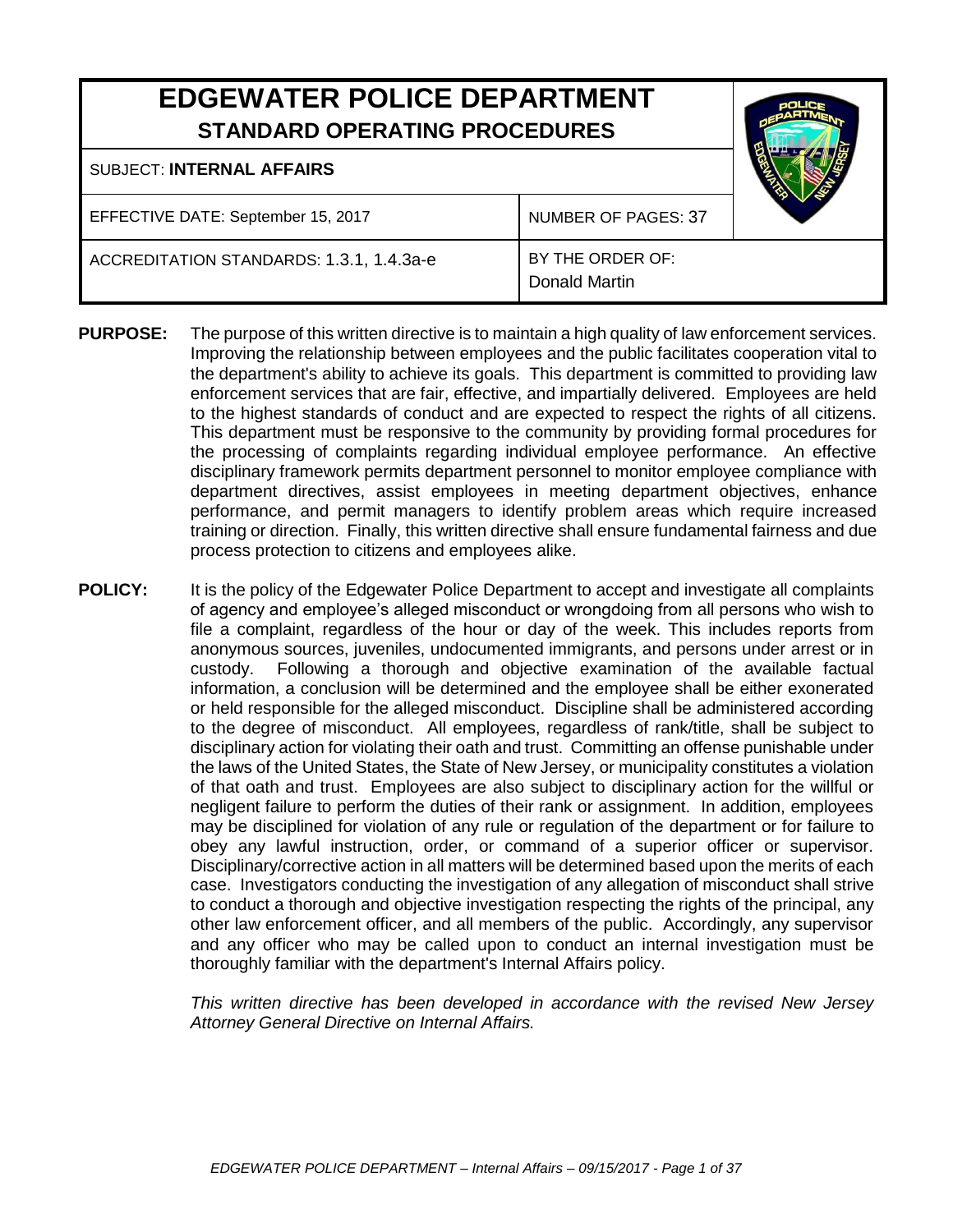#### **PROCEDURE:**

#### **I. DEFINITION OF TERMS/FORMS**

- A. The following forms/reports shall be used in accordance with this written directive:
	- 1. **Request for Extension of Investigation - (IA-1):** This form shall be used to seek approval from the Chief of Police or designee when additional time, beyond the thirty day period, is needed to complete the internal affairs investigations.
	- 2. **Investigation Plan - (IA-2):** This form shall be used to develop an investigative plan prior to conducting internal affairs investigations.
	- 3. **Investigation Report - (IA-3):** This report shall be used to memorialize the investigation of any internal affairs matters.
	- 4. **Continuation Page of Investigation Report - (IA-4):** This report shall be used if additional pages are needed to memorialize the investigation of any internal affairs matters.
	- 5. **Supplemental Internal Investigation Report - (IA-5):** This report shall be used to supplement the initial investigation report.
	- 6. **Attachment Log - (IA-6):** This form shall be used to account for all attachments accumulated during the investigation.
	- 7. **Internal Investigation Allegations and Conclusions Form - (IA-7):** This form shall be used to establish a narrative of the alleged misconduct, and the relationship to the specific provision of the Rules and Regulations and/or written directive allegedly violated.
	- 8. **Internal Investigation Review Sheet - (IA-8):** This form shall be used when an internal affairs investigation is reviewed through the chain of command.
	- 9. **New Principal/Allegation Identification Form -** (**IA-9):** This form shall be used when an employee shifts from a witness to a principal. This form shall also be used to document perceived violations of written directives not relevant to the complaint or the alleged misconduct being investigated.
	- 10. **Administrative Advisement Form - (IA-10):** This form shall be used during internal affairs investigation interviews when interviewing the principal in an internal affairs investigation.
	- 11. **Miranda and Waiver Form - (IA-11):** This form shall be used in an internal affairs investigation when interviewing an employee accused of committing a crime after consultation with the Bergen County Prosecutor's Office.
	- 12. **Witness Acknowledgment Form - (IA-12):** The form shall be used during internal affairs investigation interviews when interviewing a witness in an internal affairs investigation.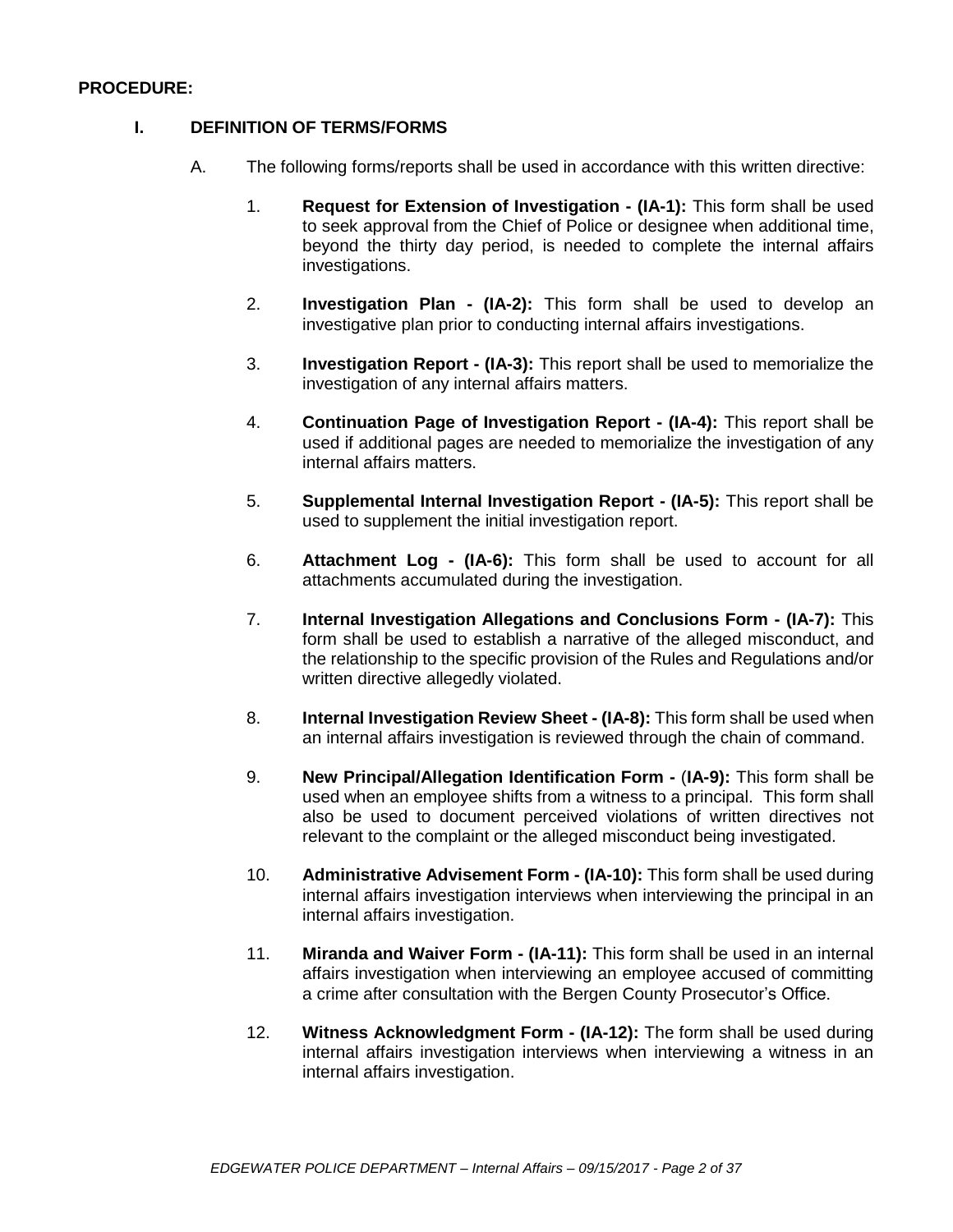- 13. **Weingarten Representative Acknowledgement Form - (IA-13):** This form shall be provided to the Weingarten representative present during an internal affairs interview.
- 14. **State Standardized Internal Affairs Complaint Form -** (**IA-14):** This form shall be utilized by department employees to document a reportable incident by all complainants.
- 15. **Complaint Notification Form -** (**IA-15)**: This form, when appropriate, shall be served to an employee who is the principal of an internal affairs investigation.
- 16. **IA Self Audit Report -** (**IA-16)**: This report shall be submitted to the Bergen County Prosecutor's Office as directed.
- 17. **Performance Notice -** (**IA-17):** This entry in Guardian Tracking shall be used when documenting remedial training and counseling. The supervisor shall memorialize any corrective action (not discipline) taken either as a result of a reported performance deficiency incident or internal affairs investigation. Additionally, entry shall also be used to commend an employee for positive performance.
- 18. **Summary Report -** (**IA-18**)**:** This report shall be submitted to the Bergen County Prosecutor's Office, detailing all internal affairs investigations investigated by the department during the specified period.
- 19. **Internal Affairs Information Sheet -** (**IA-19):** This form, which explains the department's internal affairs procedures, shall be provided to all citizen complainants.
- 20. **Notice of Disciplinary Action Form: (DPF 31A-B** and **DPF 379)** These forms shall be used to notify formally, the principal of charges approved by the Chief of Police or designee in connection with the completed internal affairs investigation. These disciplinary forms shall only be used for charges that exceed a written reprimand. The DPF-379 disciplinary form (minor discipline) shall only be used for charges that exceed a written reprimand and does not exceed a 5 day suspension.
- 21. **Reprimand Notice - (IA-21):** This entry in Guardian Tracking shall be used when documenting verbal and written reprimands. The supervisor shall use this entry to notify formally, the principal of discipline approved by the Chief of Police or designee in connection with the completed internal affairs investigation. This entry shall be used for discipline that does not exceed a written reprimand.
- B. **Reportable Incident:** is any behavior, performance, or non-performance that may violate department rules, regulations, procedures, applicable criminal and civil laws, and the United States or New Jersey Constitutions. All reportable incidents shall be carefully and thoroughly reviewed by the Internal Affairs Unit Supervisor to determine the manner of response that best serves the public, the department, and the employee. Reportable Incidents classified as misconduct will result in an internal investigation conducted in accordance with the New Jersey Attorney General's Internal Affairs Directive and this written directive. Reportable incidents include, but are not limited to the following: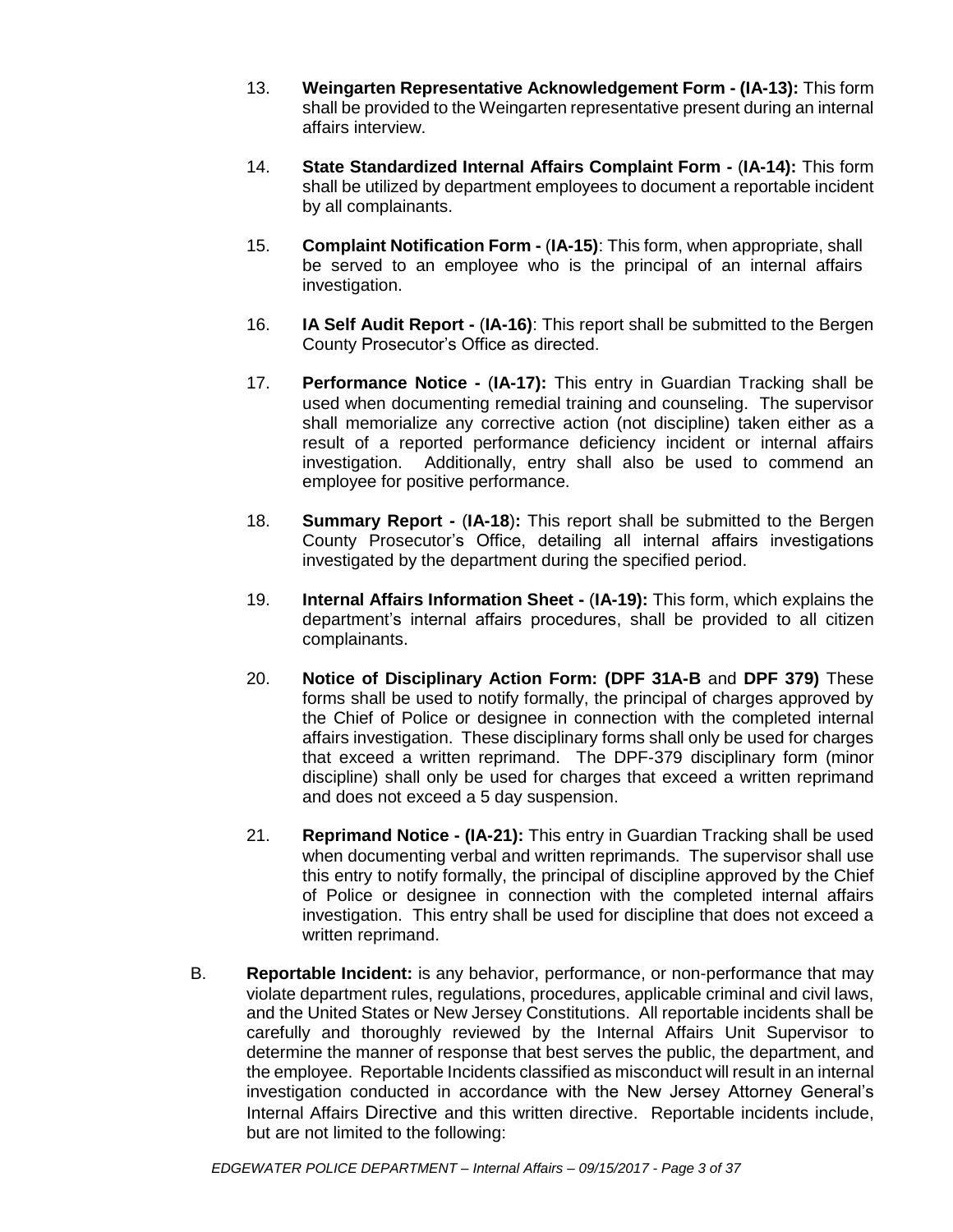- 1. A complaint that an employee has engaged in any form of misconduct, as defined in this written directive, whether on or off-duty;
- 2. An alleged violation of any of the Department Rules and Regulations;
- 3. An alleged violation of any written directive issued by this department or appropriate authority as defined by ordinance;
- 4. A refusal to or a failure to comply with a lawful written or verbal order, directive, or instruction;
- 5. The filing of a civil suit by a civilian alleging any misconduct by an employee while on duty or acting in an official capacity:
- 6. The filing of a civil suit against an employee for off-duty conduct while not acting in an official capacity that alleges racial bias, physical violence, or threat of physical violence;
- 7. Criminal arrest of or filing of a criminal charge against an employee;
- 8. Allegation(s) that an employee is either an alleged perpetrator or victim of a domestic violence incident.
- C. **Classification:** There are three classifications of a reportable incident. All reportable incidents shall be forwarded to the Internal Affairs Unit Supervisor to screen, record and classify the incident as one of the following **(See Figure #1):**
	- **NOTE: All** allegations of **misconduct,** whether criminal or administrative, regardless of the source of the allegation shall result in an internal investigation.
	- 1. Criminal Misconduct Reportable Incidents classified as criminal misconduct will result in immediate notification to the Bergen County Prosecutor of the receipt of the complaint by the Internal Affairs Unit. No further action shall be taken, including the filing of charges against an employee, until directed by the County Prosecutor.
		- a. Criminal Misconduct is defined as a reportable incident where there is an allegation of a crime or an offense.
	- 2. Administrative Misconduct An incident may be classified as administrative misconduct, in which case an investigation shall be conducted in accordance with this written directive.
		- a. Administrative Misconduct is defined as a reportable incident where there is a serious violation of department rules and regulations, written directive; or, conduct which adversely reflects upon the employee or the department.
		- b. Repeat performance deficiencies may be classified as administrative misconduct.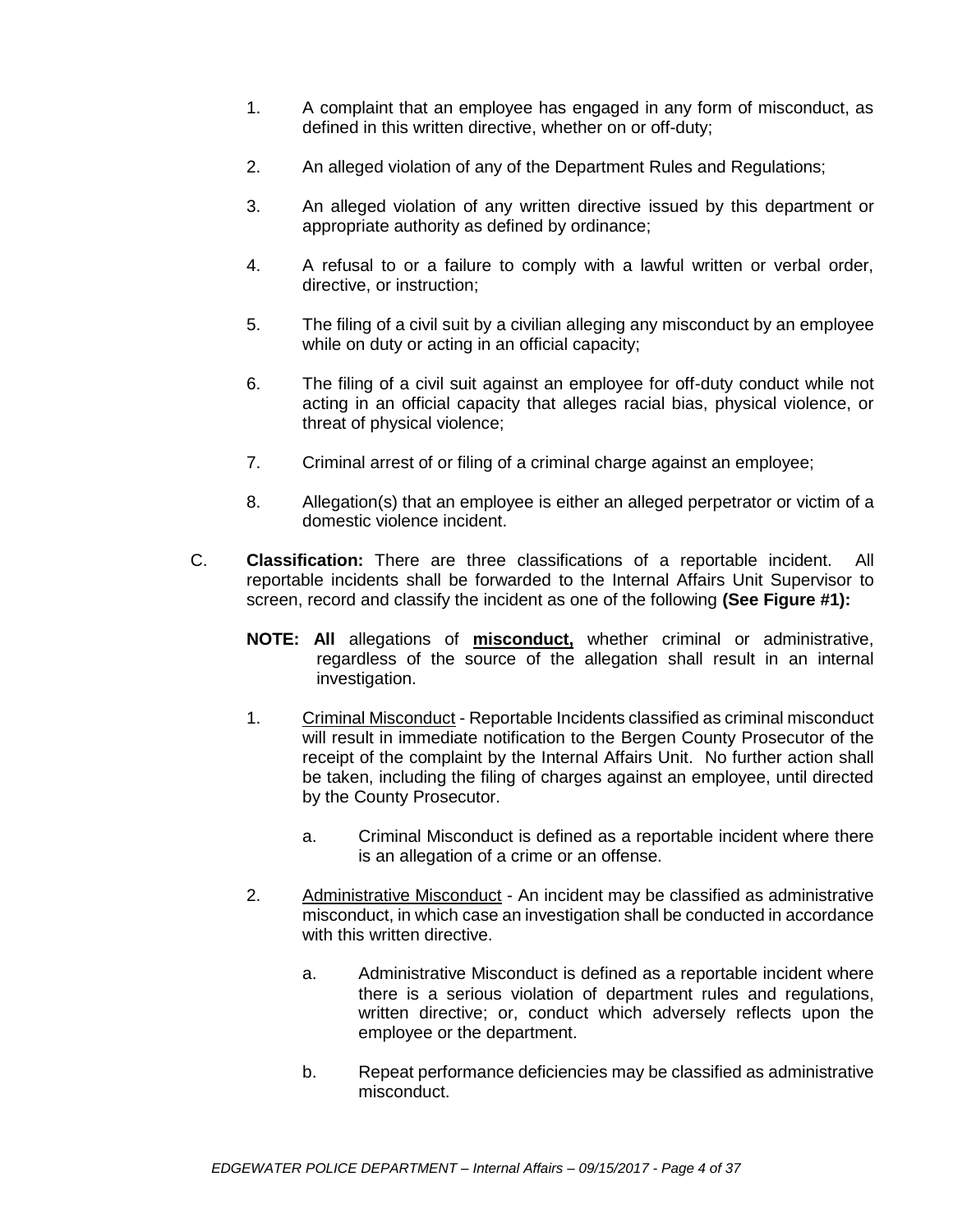- 3. Performance Deficiency An incident that is classified as a performance deficiency shall be referred to the supervisor for addressing through nondisciplinary corrective actions, (corrective action shall be training or counseling only).
	- a. A performance deficiency is defined as a reportable incident of any minor rule infraction that can be addressed at the supervisory level of an employee. This department recognizes that not all reportable incidents constitute misconduct and certain reportable incidents are more effectively handled outside of the disciplinary process. Performance deficiency incidents **are not** internal affairs investigations.



## **Figure #1 (Classification Process)**

#### **II. GUIDING PRINCIPLES**

- A. The investigative process should seek to locate and identify all evidence available to either prove or disprove allegations made against an employee.
- B. With the exception of internal investigations that are part of an ongoing or potential criminal investigation, the majority of internal investigations are administrative in nature. Unlike criminal investigations where the burden of proof is beyond a reasonable doubt, the standard for administrative cases is a preponderance of the evidence.
- C. Also important is that strict rules of evidence and certain constitutional protections that apply in criminal cases do not attach to these investigations. In accordance with established case law, the investigator, reviewing authority and the Chief of Police or designee can rely on types of evidence that would be inadmissible in a criminal proceeding providing, there is some indication of reliability.
- D. Furthermore, unlike criminal investigations, certain specific legal protections that arise in employment & labor matters and in police discipline matters apply to employees subject to an internal investigation. These include rights and practices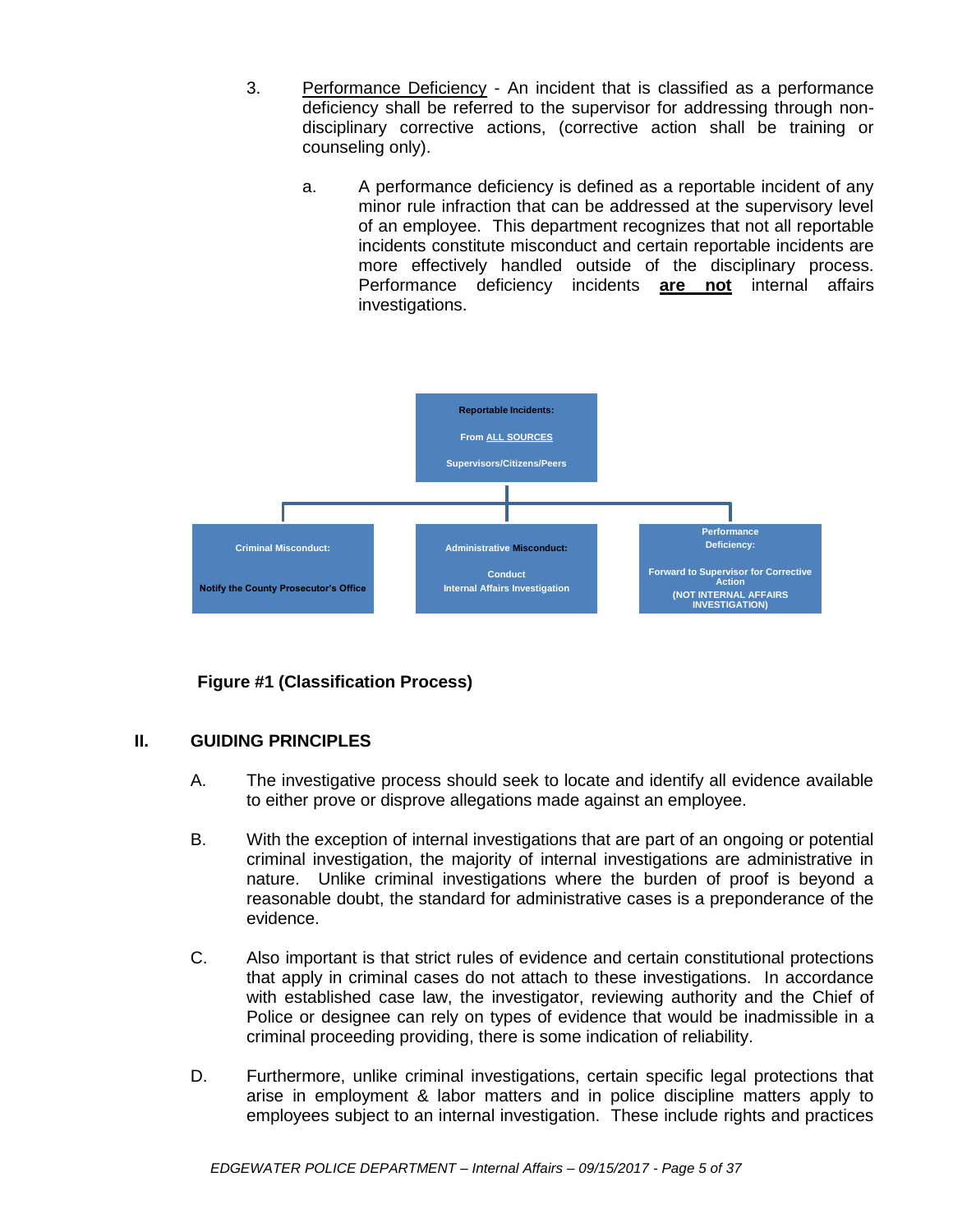commonly referred to as Weingarten, Loudermill, and Garrity rights, as well as contractual rights or those based on state or federal statutes.

- E. Investigators and reviewers shall scrupulously adhere to the principles that all employees shall be afforded all rights to which they are entitled. At the same time, investigative and review personnel will also be aware of their obligations to determine the facts of each case utilizing investigative methods, which are consistent with acceptable practices in employee discipline cases.
- F. Internal Affairs investigations shall not rely solely on the outcome of related criminal matters or traffic matters. The conviction of a citizen complainant shall not be dispositive as to the citizen's complaint regarding the employee's conduct related to the incident. However, the court proceedings will be relevant and should be reviewed. Unless otherwise determined by the investigative plan, most cases involving a court action will require the collection and analysis of court records and transcripts of court appearances by the principal, complainant, or critical witnesses. The investigator should make every attempt to attend court proceedings, to monitor the progress/outcome of the case. As a monitor, the investigator need not notify the prosecutor, judge, or other court personnel of his/her presence and should not have any input in the proceedings.
- G. If a civilian signs criminal or traffic complaints, in addition to making an internal affairs complaint against an employee, a not guilty disposition of the court shall not automatically determine the outcome of the internal complaint. However, it will be relevant and part of the investigation.
- H. The investigator and reviewing authority shall consider that administrative charges have a different threshold of proof as well as less restrictive rules of evidence.
- I. As internal affairs investigators, a tendency to automatically grant more credibility to statements given by employees of the department and other law enforcement officials than to statements given by civilian complainants and witnesses must be carefully avoided. In certain situations where the credibility and motive of the complainant is reasonably suspected, a credibility determination may be made as provided for in this written directive. However, investigators, unless otherwise authorized, will investigate the relevant facts of the allegations and not the background or motive of the complainant, unless relevant to the investigation.
- J. It is the policy of this department that personnel conducting internal investigations deal with complainants, witnesses, and principals in a professional manner. This includes being prepared for interviews, promptly responding to telephone calls, and handling all related contacts during an investigation to leave citizens and employees alike with the impression that a thorough, fair, and impartial investigation of the allegation(s) will be conducted.
- K. Discovery of additional allegations and identification of additional principals:
	- 1. In conducting investigations, the propriety of all conduct by the employee relating to the subject matter of the investigation shall be reviewed.
	- 2. If during the course of an investigation, the investigator has reason to believe that misconduct occurred, other than that alleged, the investigator shall: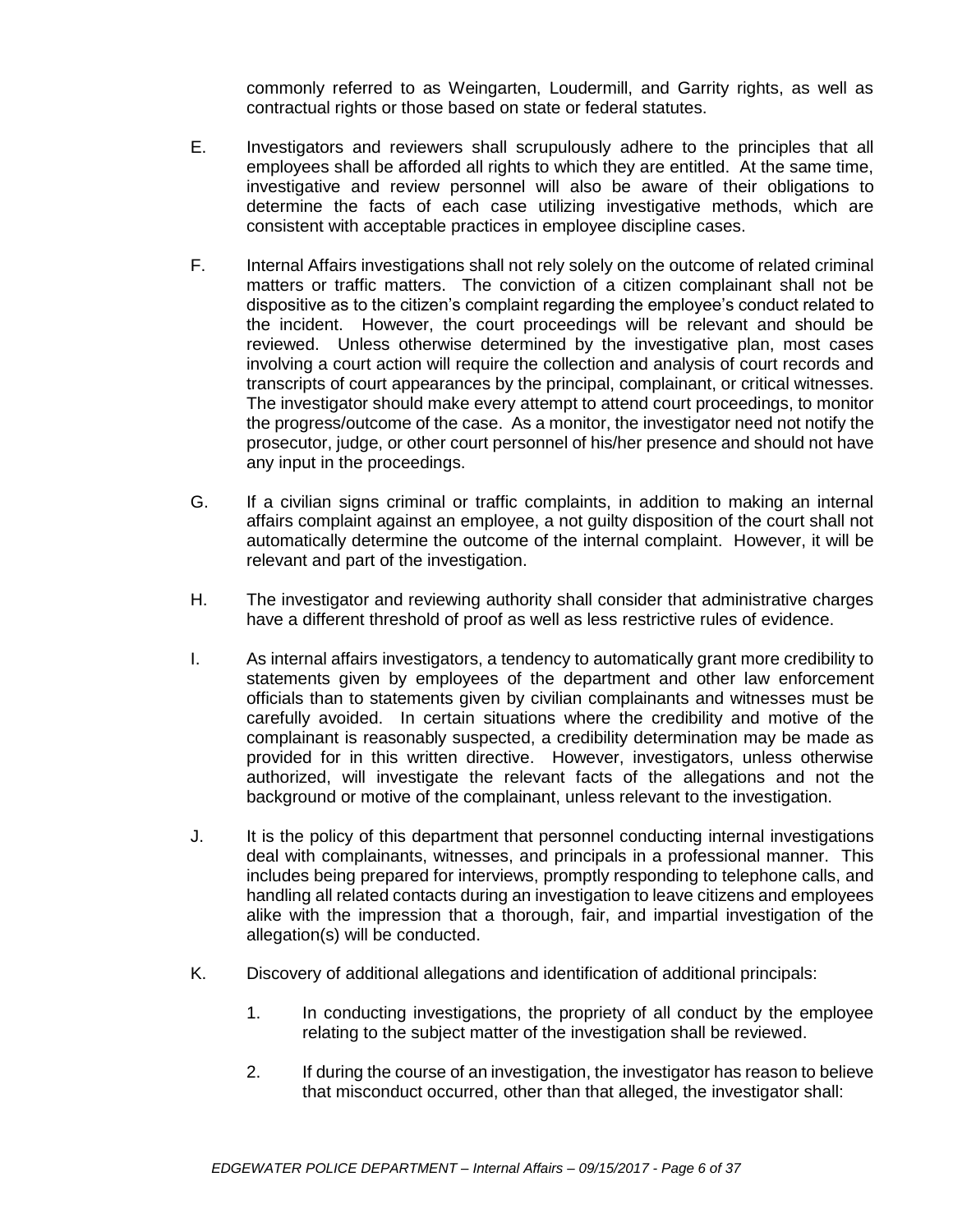- a. Document the information on a New Principal/Allegation Identification Form and forward it to the Internal Affairs Unit Supervisor/ Chief of Police or designee to determine the appropriate response. Upon completion of the review, the form, which shall include all appropriate endorsements, will be returned to the investigator, and maintained as an attachment to the investigation.
- b. Unless otherwise directed, the investigator shall investigate the additional allegation to its logical conclusion.
- 3. If during the course of an investigation, the investigator has reason to believe that another employee may have been involved in alleged misconduct and should be interviewed as a principal, the investigator shall:
	- a. Report the information on a New Principal/Allegation Identification Form to the Internal Affairs Unit Supervisor/ Chief of Police or designee, and await further instructions. Other aspects of the investigation should continue.
- L. The New Jersey Resiliency Program for Law Enforcement
	- 1. Under no circumstances, shall an officer face any type of discrimination or adverse internal affairs consequences for the sole reason that the officer decided to seek medical or psychological treatment for a mental health concern, including depression, anxiety, post-traumatic stress disorder, or substance use disorder.
	- 2. All officers are encouraged to take advantage of the resources provided by the New Jersey Resiliency Program for Law Enforcement, as well as the other resources identified in Attorney General Directive 2019-1.

## **III. INTERNAL AFFAIRS UNIT**

- A. The Internal Affairs Unit is herein established. The Internal Affairs Unit Supervisor shall have direct access to the Chief of Police or designee on all matters involving internal affairs. Personnel assigned to the Internal Affairs Unit shall serve at the pleasure of and be directly responsible to the Chief of Police or designee.
	- 1. Investigators must recuse from cases where they have a conflict of interest that may prevent them from being impartial in the investigation of a subject employee.
	- 2. Officers assigned to the internal affairs function shall complete training as mandated by the Division of Criminal Justice.
		- a. Officers may attend additional training on internal affairs provided by the Bergen County Prosecutor's Office and other sources.
- B. The goal of Internal Affairs Unit is to ensure that the integrity of the department is maintained through a system of internal discipline where fairness and justice are assured by objective, impartial investigation and review.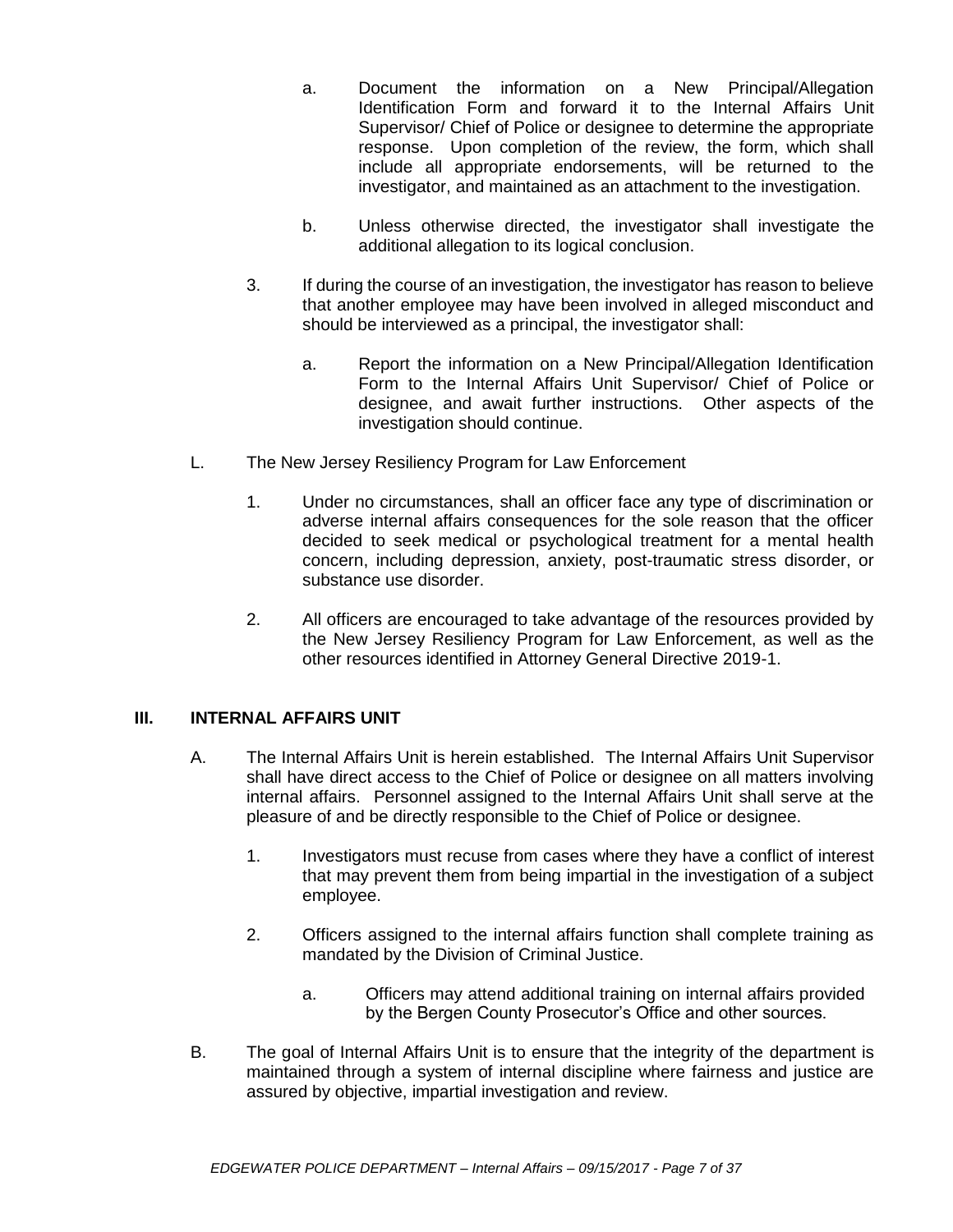- C. Under no circumstances may the Edgewater Police Department's internal affairs function be contracted or delegated to a private entity.
	- 1. Instead, when necessary, the Edgewater Police Department may request that an internal affairs complaint be investigated directly by the Bergen County Prosecutor, who shall determine whether to investigate the matter, refer the matter to the Internal Affairs function of another law enforcement entity, or return the matter to the Edgewater Police Department, if the Bergen County Prosecutor determines that the department can appropriately investigate the matter.
	- 2. Nothing in this written directive shall prevent the Edgewater Police Department from retaining a qualified private individual to serve as a hearing officer or an expert witness.
- D. Internal Affairs Unit Supervisor shall be responsible for:
	- 1. The management of the Internal Affairs Unit;
	- 2. The coordination and review of all internal affairs investigations;
	- 3. The review of all allegations of misconduct by employees of this department;
	- 4. The Chief of Police or designee shall be immediately notified when an employee is accused of a crime, domestic violence incident where the employee is either an alleged perpetrator or victim, any incident that attracts media attention, and any incident that would affect the efficient and effective operation of the department. In addition, the duty supervisor shall take any immediate action necessary to preserve the integrity of the department until directed otherwise by the Chief of Police or designee. All other notifications shall be made on the next business day.
	- 5. The maintenance of a comprehensive central file and recordkeeping system on all complaints received by this department, whether investigated by Internal Affairs Unit personnel or assigned to an employee's supervisor. A quarterly report on the status of all pending Internal Affairs investigations will be provided to the Chief of Police or designee.
		- a. Internal Affair investigations shall receive an IA prefix and number.
		- b. Performance deficiency incidents shall receive a PD prefix and number.
	- 6. The preparing and mailing of a Complaint Acknowledgement Letter to all civilian complainants.
- E. Internal Affairs Unit shall be responsible for:
	- 1. The investigation and review of all allegations of misconduct by employees of this department.
	- 2. In addition to investigations concerning allegations of misconduct, the Internal Affairs Unit shall receive notice of: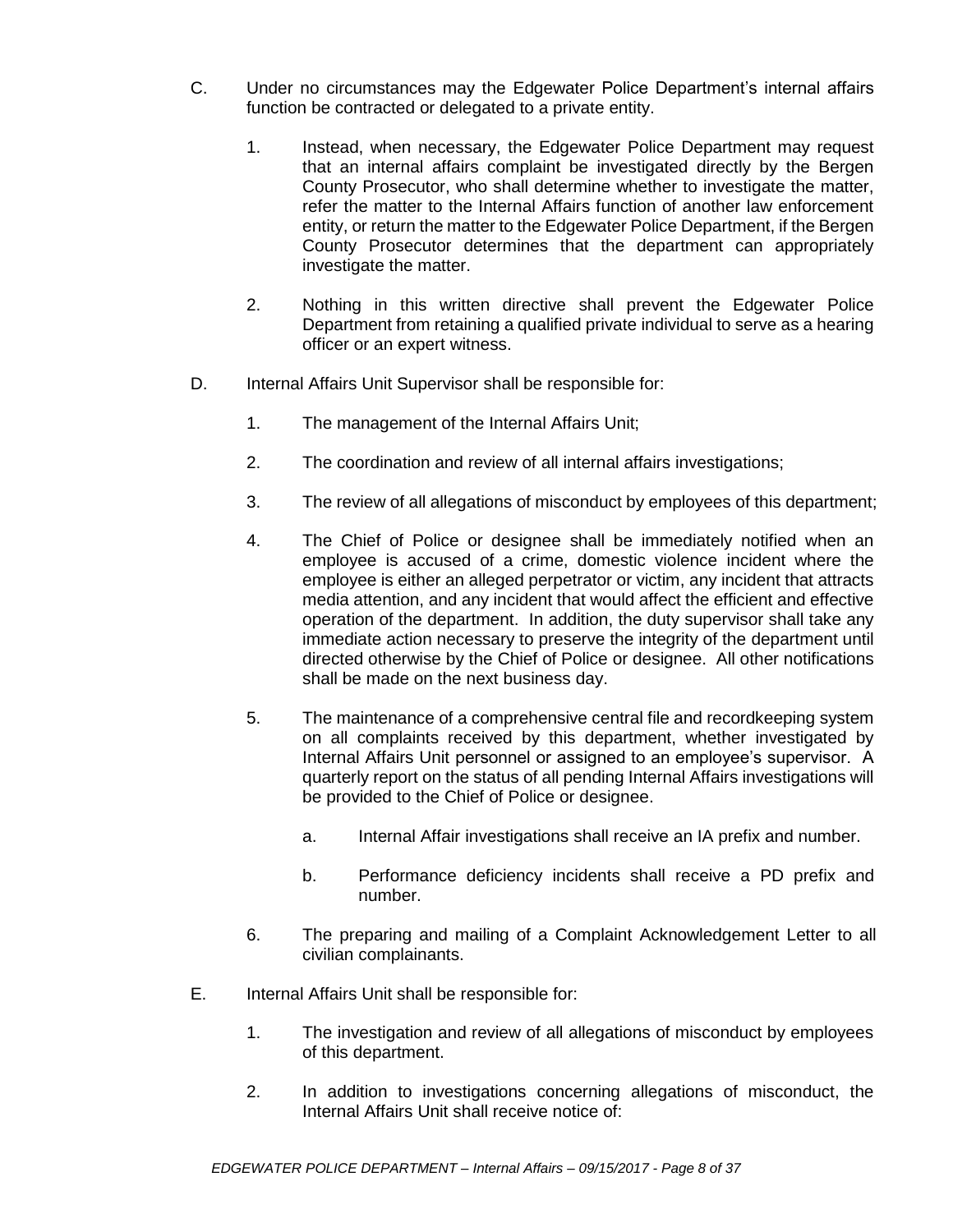- a. Any firearm discharge by department personnel, whether on-duty or off-duty, unless the discharge occurred during the course of a law enforcement training exercise; routine target practice at a firing range; a lawful animal hunt; or the humane killing of an injured animal;
- b. Any discharge of an agency-owned firearm by anyone other than agency personnel;
- c. Any use of force by agency personnel that results in injury to any person,
- d. Any vehicular pursuit involving agency personnel; and
- e. Any collision involving agency-owned vehicle
- 3. Once notification has been received, internal affairs will determine whether additional investigation is necessary.
- 4. Internal affairs shall conduct a manual or computerized audit of its records to determine if an employee has the emergence of a pattern, practices or trend of inappropriate behavior or misconduct in accordance with department written directive governing early warning.
- 5. Internal affairs shall be responsible for any other investigation as directed by the Chief of Police or designee.
- 6. The Internal Affairs Unit may conduct an internal affairs investigation on their own initiative upon notice to, or at the direction of the Chief of Police or designee, or Internal Affairs Unit Supervisor.
- 7. The Internal Affairs Unit may refer reportable incidents classified as a performance deficiency to an employee's supervisor for inquiry and corrective action.
- 8. The Internal Affairs Unit investigators or personnel temporarily assigned to that function shall have the authority to interview any employee of the department and to review any record or report of the department relative to their assignment. Requests from the Internal Affairs Unit personnel, in furtherance of their duties and responsibilities, shall be given full cooperation and compliance as though the requests came directly from the Chief of Police or designee.
- 9. Notification/Referral to the Bergen County Prosecutor's Office
	- a. All allegations of criminal violations, excessive force, and racially motivated or biased behavior against a particular group must be referred to the Bergen County Prosecutor's Office CIU for full investigation. In appropriate cases, the Bergen County Prosecutor's Office will recommend the discipline that should be imposed.
- 10. The Edgewater Police Department shall submit quarterly reports to the Bergen County Prosecutor's Office regarding internal affairs complaints received for that period. Quarterly reports must include the date the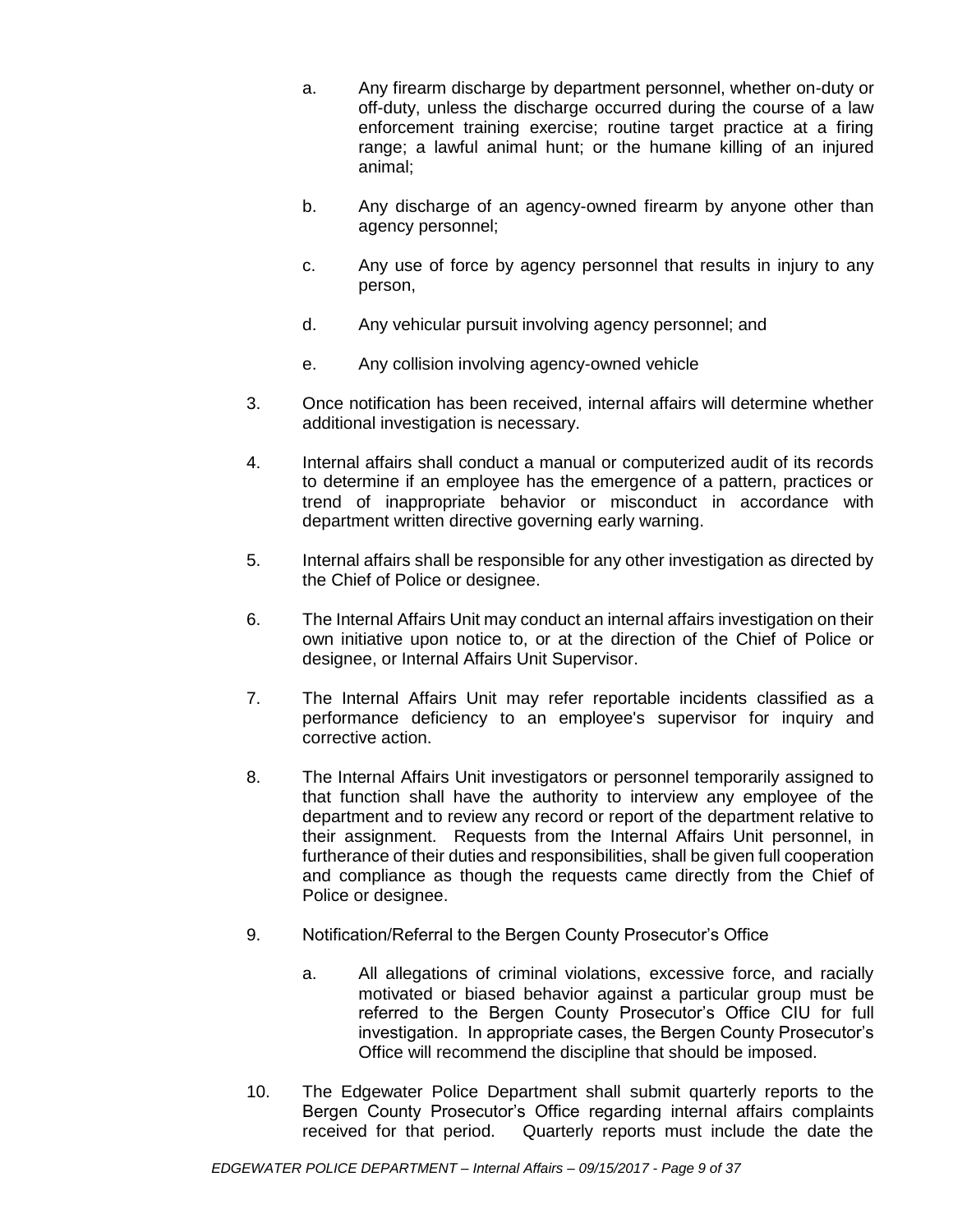complaint was filed, allegation, type of complaint, and the disposition/status of complaint. Reports must be submitted on dates to be specified by the Bergen County Prosecutor's Office Confidential Investigations Unit.

- 11. On an annual basis, the Edgewater Police Department shall publish on its public website a report summarizing the types of internal affairs complaints received against its officers and the dispositions of those complaints. This report **should** be statistical in nature**.**
- 12. On a semi-annual basis the Edgewater Police Department shall submit to the Bergen County Prosecutor CIU and publish on the agency's public website a brief synopsis of all complaints where a **termination, reduction in rank or grade, and/or** suspension of more **than five days** was assessed to an agency officer. **This synopsis shall include the identity of each officer subject to final discipline, a brief summary of their transgressions, and a statement of the sanction imposed.** This synopsis shall not contain the identities of the complainants**.** The initial synopsis will be due on December 31, 2020. Future synopses are due on June 30 and December 31 of each year, thereafter.
	- a. By October 1, 2020, to the extent records are available, the Edgewater Police Department shall submit to the Bergen County Prosecutor CIU and publish on the agency's public website a brief synopsis of all complaints from January 2000 to September 30, 2020 where a termination, reduction in rank or grade, and/or suspension of more than five days was assessed as final discipline to a currently active duty agency officer for a violation involving excessive force to a civilian, racially or bias motivated violations, driving while intoxicated, domestic violence, theft, the filing of false reports or conduct that resulted in criminal charges. This synopsis shall include the identity of each officer subject to final discipline, a brief summary of transgressions, and the sanctions imposed. This synopsis shall not contain the identities of the complainants.
- 13. The Edgewater Police Department shall report to the Bergen County Prosecutor's Office Brady/Giglio material.
	- a. This search for potential *Brady/Giglio* applies to all current personnel and those officers who have left the department within the last three (3) years. The collected potential *Brady/Giglio* information must then be entered into the recently added *Brady/Giglio* tab of the InfoShare Internal Affairs module.
	- b. Please note that all sustained findings must be collected and reported, unless the officer has been exonerated of the charge, such as through an administrative or judicial hearing or where the finding has been administratively or judicially vacated. Therefore, if sustained *Brady/Giglio* charges were dismissed as part of a negotiated settlement, the sustained charges must still be reported.
	- c. All current and future Internal Affairs investigations must be analyzed for the presence of *Brady/Giglio* criteria. This analysis will be memorialized in the Internal Affairs module of the InfoShare system. In the vast majority of cases, none of the *Brady/Giglio* criteria will be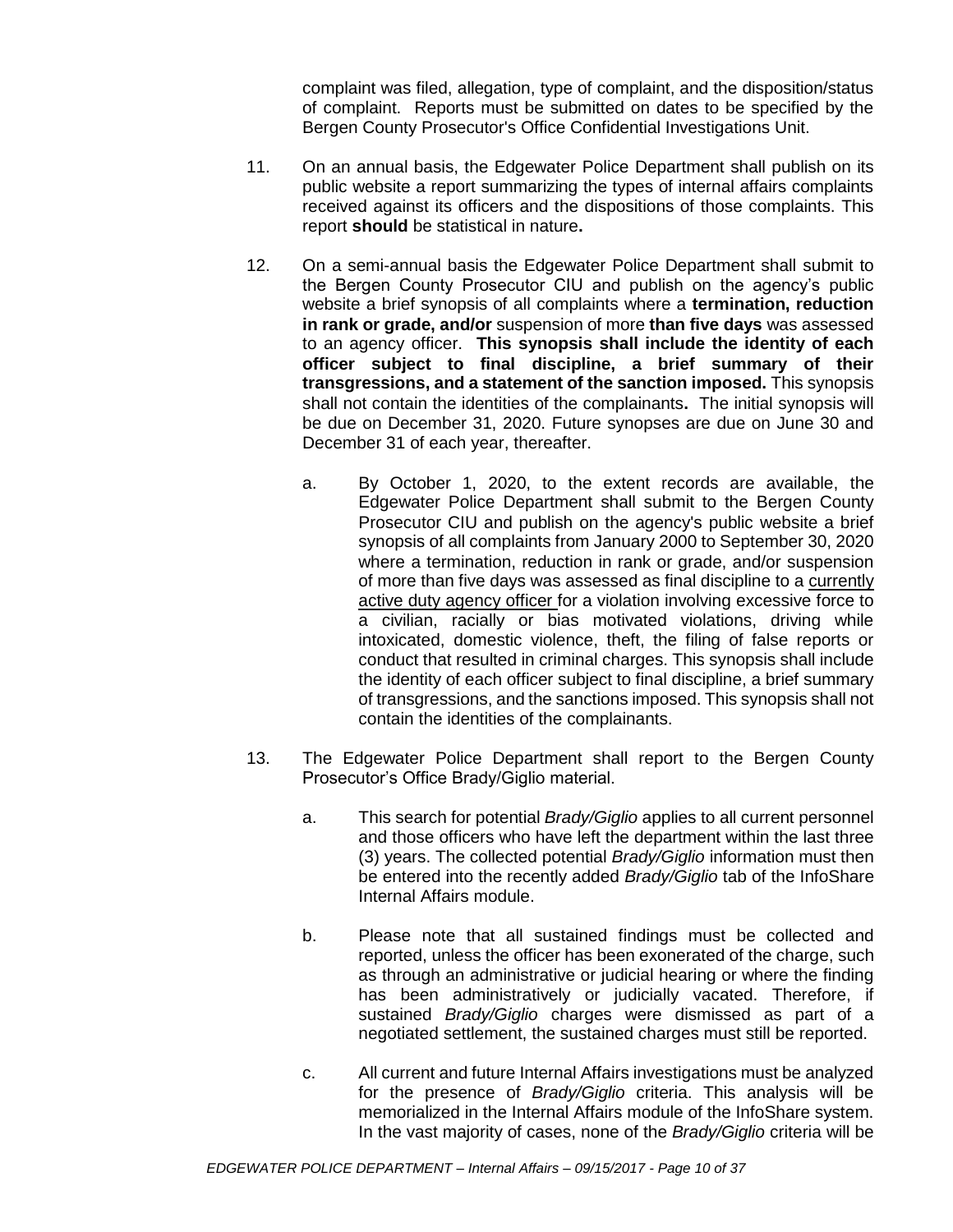applicable. In these cases, the IA officer conducting the investigation must check the box on the form which indicates that the investigation did not reveal any *Brady/Giglio* criteria, in order to close out the investigation. If the IA investigation did reveal *Brady/Giglio* criteria, the IA officer must check the box(es) that are applicable.

- d. With respect to civilian witnesses in criminal cases, any known potential *Brady/Giglio* information should be noted when a criminal case is submitted for screening. That *Brady/Giglio* information should be noted in the eScreening Case Summary Tab.
- e. The material relevant to Brady/Giglio includes:
	- 1) A finding by a court or the appropriate administrative factfinder that a police officer has filed a false report or submitted a false certification in any criminal, administrative, employment, financial or insurance matter in his or her professional or personal life.
	- 2) A sustained finding that an officer was untruthful or has demonstrated a lack of candor.
	- 3) Any pending court complaint or conviction for any criminal, disorderly persons, petty disorderly persons, municipal ordinance or driving while intoxicated matter.
	- 4) A finding that undermines or contradicts a police officer's educational achievements or qualifications as an expert witness.
	- 5) A finding of fact by a judicial authority or administrative tribunal that is known to the officer's employing agency which concludes the officer was *intentionally* untruthful in a matter, either verbally or in writing.
	- 6) A sustained administrative or judicial finding, that an officer intentionally mishandled or destroyed evidence, including:
		- a) *intentional* failure to follow legal or departmental requirements for the collection and handling of evidence, obtaining statements, or recording communications;
		- b) the *intentional* failure to comply with agency procedures for supervising the activities of a cooperating person; and
		- c) the *intentional* failure to follow mandatory protocols with regard to the forensic analysis of evidence.
	- 7) Any allegation of misconduct bearing upon truthfulness, bias, or integrity that is the subject of a pending investigation.
	- 8) Information that may be used to suggest that an officer is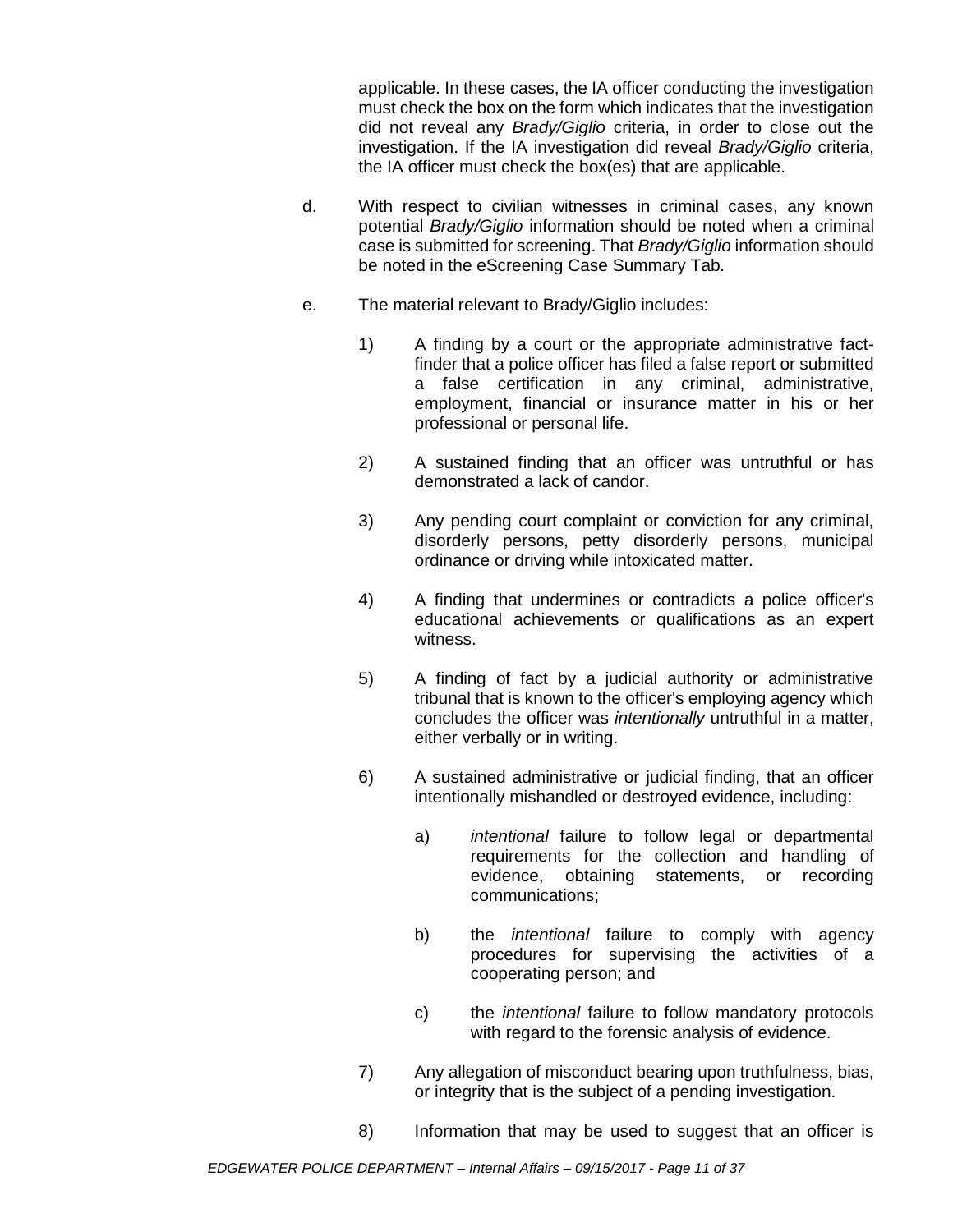biased for or against a defendant. Generally, bias is a term used to describe the relationship between a party and a witness which might lead the witness to slant, unconsciously or otherwise, his or her testimony in favor of or against a party; and

- 9) A sustained finding that a police officer is biased against a particular group enumerated in the *Department's Bias Based Profiling* general order.
- 10) Any open/pending Internal Affairs investigations against the police officer at the time of a request by the Bergen County Prosecutor and/or his/her designee.

## **IV. ACCEPTING COMPLAINTS**

- A. Duty of Employees to Self-Report
	- 1. All employees shall immediately self-report using the State Standardized Internal Affairs Complaint Form, in no case, more than four hours, the following information to the Internal Affairs Unit and the Chief of Police or designee through the chain of command:
		- a. Whenever the employee is arrested or criminally charged for any conduct.
			- 1) The report must be made immediately, and in all cases prior to release or leaving the law enforcement agency. In the case of service of criminal charges, the notification must be made immediately upon the receipt of the charges.
		- b. Whenever the employee is named as a party in any civil suit involving their conduct while on duty or otherwise while acting in an official capacity.
		- c. Whenever the employee is named as a party in any civil suit regarding off-duty conduct while not acting in an official capacity that alleges racial bias, physical violence, or threats of physical violence by the employee.
		- d. Whenever the employee is either as an alleged perpetrator or victim of a domestic violence incident.
	- 2. When employees report this information to a supervisor, the supervisor shall directly and immediately report the information to the Internal Affairs Unit, in no case more than four hours after receipt of the notification. The Chief of Police or designee shall notify the Bergen County Prosecutor's Office of the receipt of this information.
- B. Duty of Employees to File a State Standardized Internal Affairs Complaint Form for Actions of Other Employees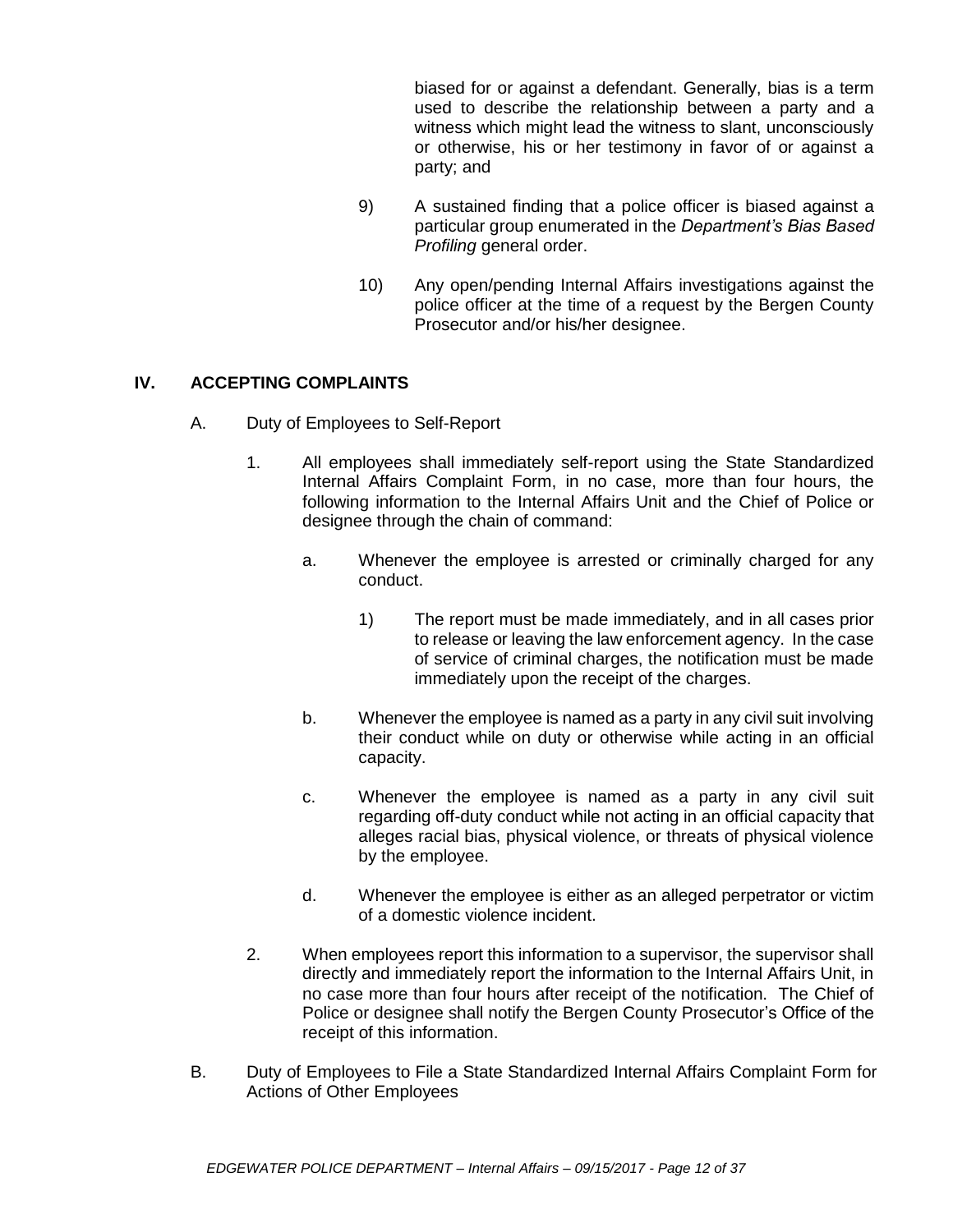- 1. An employee who receives information defined as a reportable incident shall report such information to the Internal Affairs Unit Supervisor.
- 2. All employees must report directly to the Internal Affairs Unit, or the Chief of Police or designee any conduct by another employee that reasonably appears to constitute any of the following:
	- a. Prohibited discrimination;
	- b. An unreasonable use of force or a threat of force;
	- c. A constitutional violation;
	- d. Failure to follow any of the documentation requirements, including documentation of civilian complaint filing procedures;
	- e. Providing false information in an investigation of an employee for misconduct or in any report, log, or transmittal of information to the department's communication center.
	- f. Any violations discovered during a supervisory review (staff inspection) of personnel. Supervisors conducting the review shall be held accountable for their referral decisions.
- 3. Retaliation against any employee for reporting misconduct shall constitute a serious disciplinary offense and may lead to a severe penalty up to and including termination.
- C. Complaints from the Public
	- 1. All department personnel are directed to accept reports of agency or employee misconduct from all persons who wish to file a complaint regardless of the hour or day of the week. Complainants are to be encouraged to submit their complaints in person as soon after the incident as possible. If the complainant cannot file the report in person, a representative from the Internal Affairs Unit shall visit the individual at their home, place of business, or at another location in order to complete the report, if possible. Telephone, e-mail, web-based reporting, and facsimile complaints may also be accepted.
	- 2. If a member of the Internal Affairs Unit is immediately available, they shall take the complaint.
		- a. If a member of the Internal Affairs Unit is not immediately available, the complainant will be referred to the duty supervisor. In the absence of the duty supervisor, any department employee shall accept the report of employee misconduct.
	- 3. Department personnel receiving the complaint shall:
		- a. Provide the person making the complaint with the Internal Affairs Information Sheet, which explains the department's Internal Affairs procedures. Explain the department's disciplinary procedures to the person making the complaint.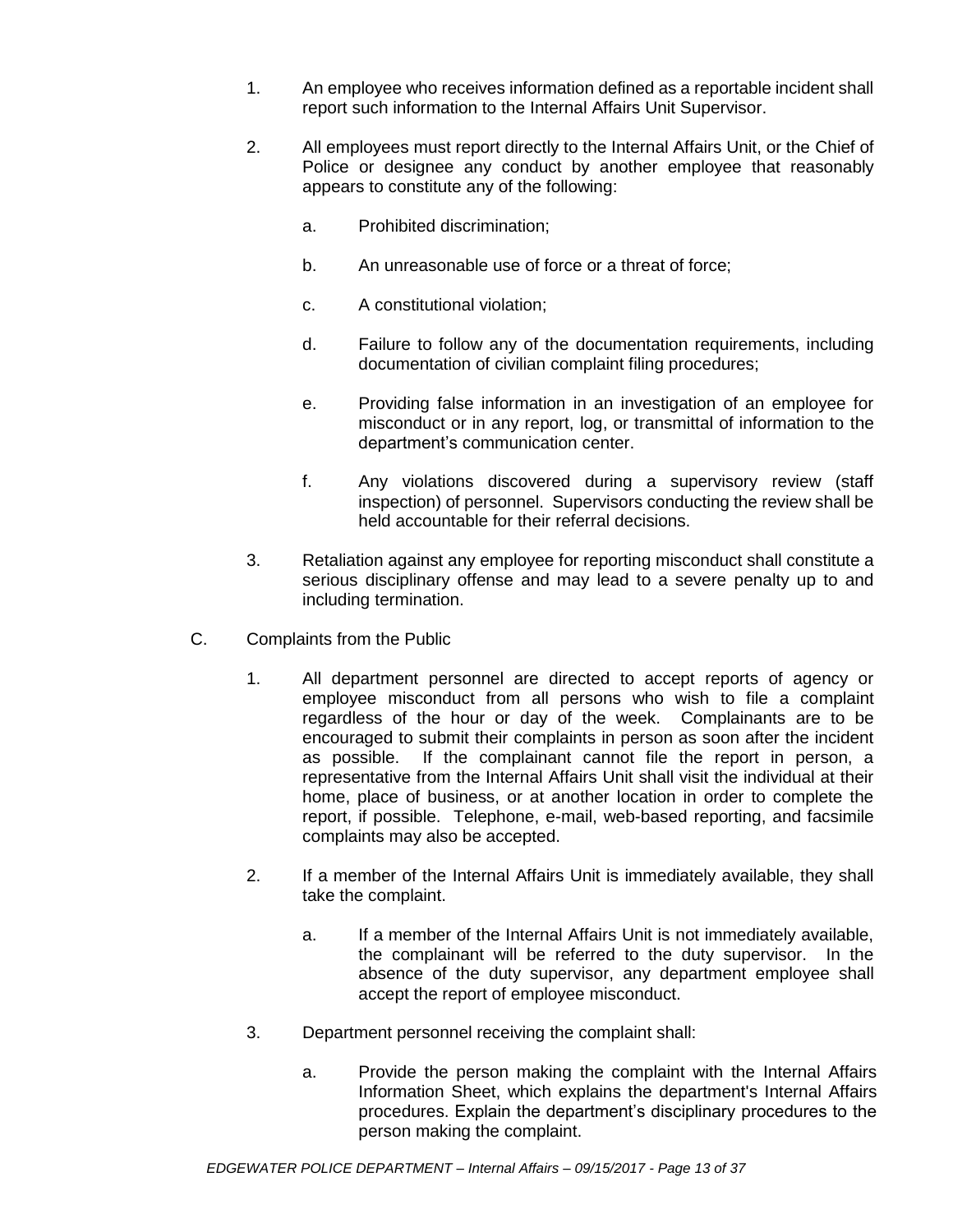- b. Advise the complainant that he or she shall be kept informed of the status of the complaint, if requested and its ultimate disposition.
- c. Complete as much of the State Standardized Internal Affairs Complaint Form as possible before forwarding it to the Internal Affairs Unit Supervisor.
- d. Have the complainant sign the completed form. If the complainant will not sign the form, the employee receiving the complaint will so note that fact. However, the failure of a citizen to sign a complaint will in no way preclude the investigation of the allegations.
- e. The State Standardized Internal Affairs Complaint Form shall be completed by the employee taking the complaint and shall be forwarded to the Internal Affairs Unit for recording in the master recordkeeping system and classification by the Internal Affairs Unit Supervisor.
- 4. All department personnel are directed to accept reports of agency or employee misconduct from anonymous sources. If the anonymous complainant is talking to an employee, the employee should encourage them to submit their complaint in person. In any case, the complaint will be accepted.
	- a. An employee of the department who interferes with or delays the reporting or investigation of such complaints may be subjected to disciplinary action.
- 5. If a complainant wants to make a complaint against an employee of another law enforcement agency, he/she will be referred to that agency. If the complainant expresses fears or concerns about making the report directly, he/she will be referred to the respective county prosecutor's office.
- 6. If a complaint is received from another law enforcement agency, the complaint will be forwarded to the Internal Affairs Unit Supervisor for classification.
- 7. Complaints against the Chief of Police and command staff may originate from a member of the public or from an employee of the agency. All such complaints shall be documented and referred to the Bergen County Prosecutor.
- 8. In accordance with the Attorney General's Directive No. 2018-6 on immigration issues, no state, county or local law enforcement officer shall inquire about or investigate the immigration status of any victim, witness, potential witness or person requesting or receiving police assistance.
- D. Complaints shall be handled as follows:
	- 1. All complaints will be forwarded to the Internal Affairs Unit Supervisor for classification and entry into the recordkeeping system.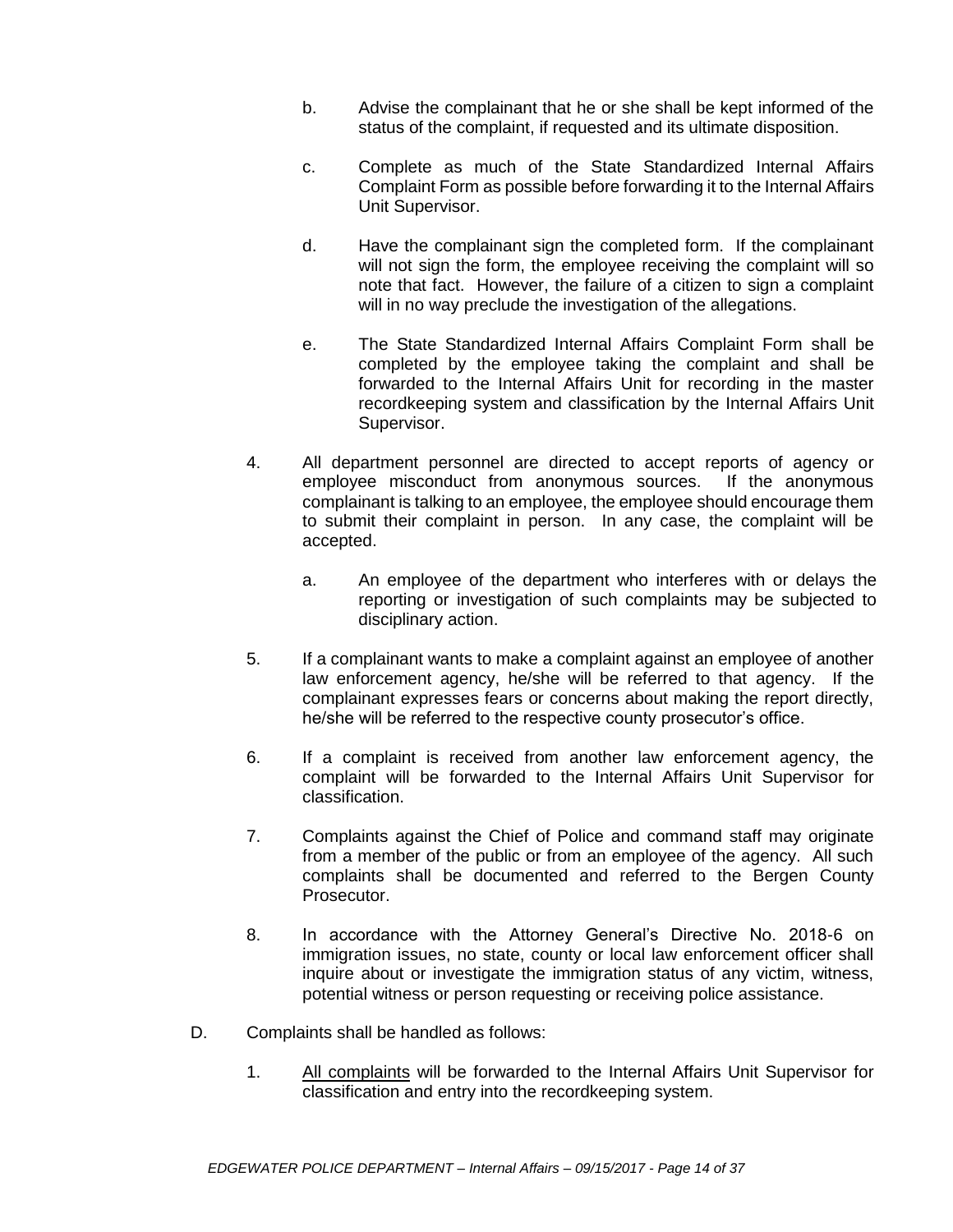- 2. Unless otherwise directed by the Internal Affairs Unit Supervisor or the Chief of Police or designee, complaints classified as a performance deficiency shall then be forwarded to the supervisor of the employee for inquiry and corrective action.
- 3. All other complaints classified as misconduct shall be retained by the Internal Affairs Unit.
- 4. The principal shall be notified in writing of the complaint as soon as possible, unless the nature of the investigation requires secrecy.

## **V. IMMEDIATE SUSPENSIONS**

- A. Suspension Pending Disposition or Investigation
	- 1. A supervisor or Chief of Police or designee may immediately suspend an employee from duty if it is determined that one of the following conditions exists:
		- a. The employee is unfit for duty; or
		- b. The employee is a hazard to any person if permitted to remain on the job; or
		- c. An immediate suspension is necessary to maintain safety, health, order or effective direction of public services; or
		- d. The employee has been formally charged with a first, second or third degree crime; or
		- e. The employee has been formally charged with a first, second, third or fourth degree crime or a disorderly person's offense while on-duty or the act touches upon his or her employment.
	- 2. The supervisor imposing the immediate suspension must:
		- a. Advise the employee in writing of why an immediate suspension is sought and the charges and general evidence in support of the charges.
			- 1) If the employee refuses to accept the written notification of immediate suspension, it shall be given to a representative of the employee's collective bargaining unit.
		- b. Provide the employee with a sufficient opportunity to review the charges and the evidence and to respond to either orally or in writing, if applicable.
		- c. Advise his immediate supervisor in writing of the suspension and the facts and circumstances requiring the suspension.
	- 3. Administrative Reassignment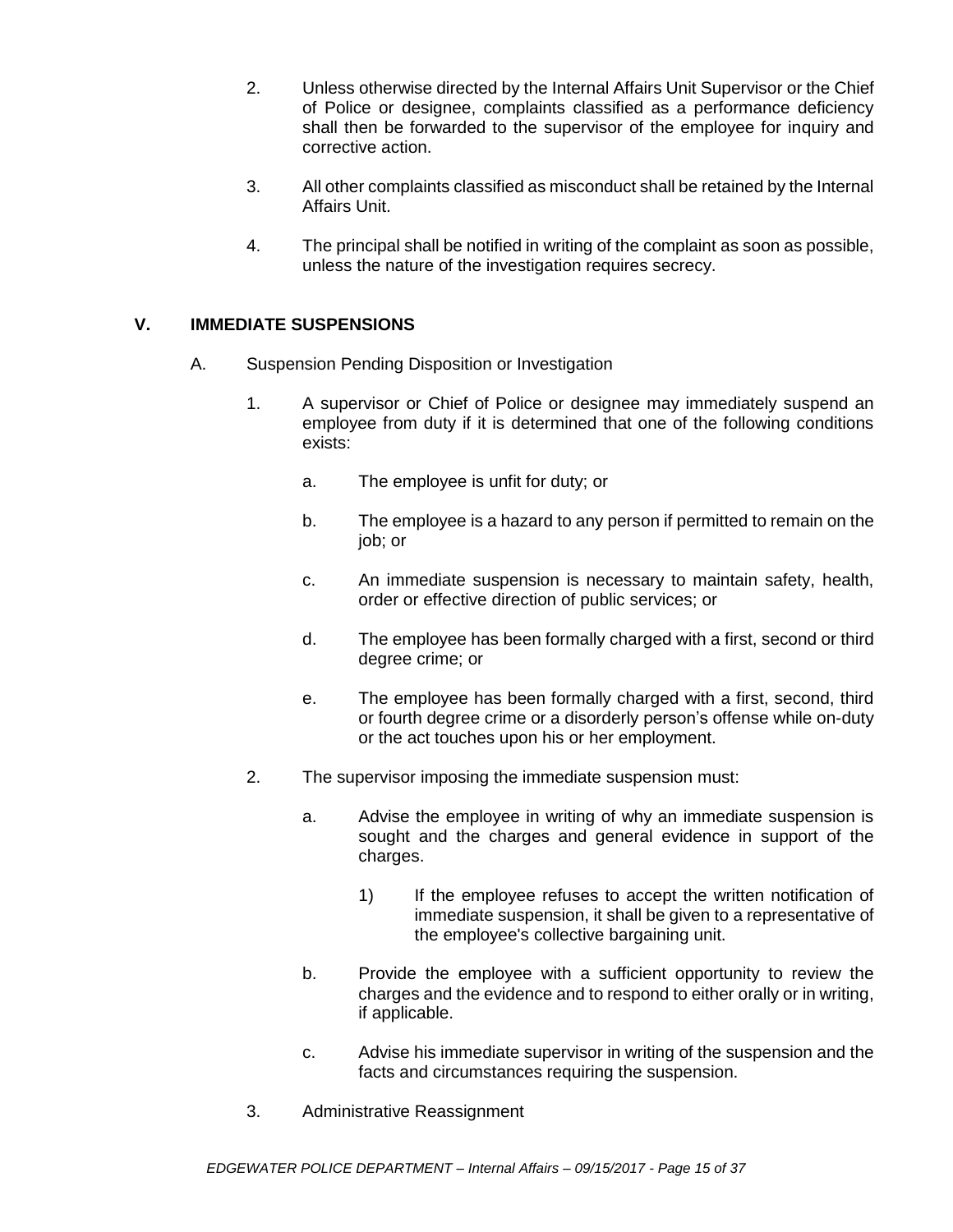- a. Administrative reassignment may be used in cases involving the use of force, which results in death or serious bodily injury, unless the employee is suspended or placed on administrative leave pending the outcome of the investigation.
- b. The administrative reassignment is subject to change by the Chief of Police or designee upon the outcome of the investigation.
- 4. Filing formal charges
	- a. Within five days of the immediate suspension, the department must complete and file a Notice of Disciplinary Action against the suspended employee or return the employee to work. The filing of charges shall be suspended if the employee's suspension is due to a potential criminal matter under review by the Bergen County Prosecutor's Office.

## **VI. INVESTIGATION**

- A. Criminal Misconduct Complaints
	- 1. Where preliminary investigative data indicates the possibility of a criminal act on the part of the employee, or the investigation involves an allegation of the excessive use of force, the Chief of Police or designee shall be notified immediately who will then notify the Bergen County Prosecutor's Office. No further action shall be taken, including the filing of charges against the employee, until directed by the Chief of Police or designee and the Bergen County Prosecutor's Office.
	- 2. The Internal Affairs Unit shall interview the complainant, all witnesses as well as review relevant reports and records, and obtain other relevant information and materials.
		- a. A principal shall not be compelled to answer any questions in the absence of a grant of use immunity as conferred by the Bergen County Prosecutor's Office.
		- b. The Internal Affairs Unit investigator shall consult with the Bergen County Prosecutor regarding the advisability of giving a Miranda Warning Form to the principal.
- B. Administrative Misconduct Complaints
	- 1. When preliminary investigative data indicates an administrative misconduct offense, which may result in disciplinary action:
		- a. A supervisor must notify the Internal Affairs Unit, who will conduct a full investigation of the matter to include interviewing the complainant, all witnesses as well as review relevant reports and records, and obtain other relevant information and materials; and
		- b. The Internal Affairs Unit Supervisor will notify the Chief of Police or designee of the offense; and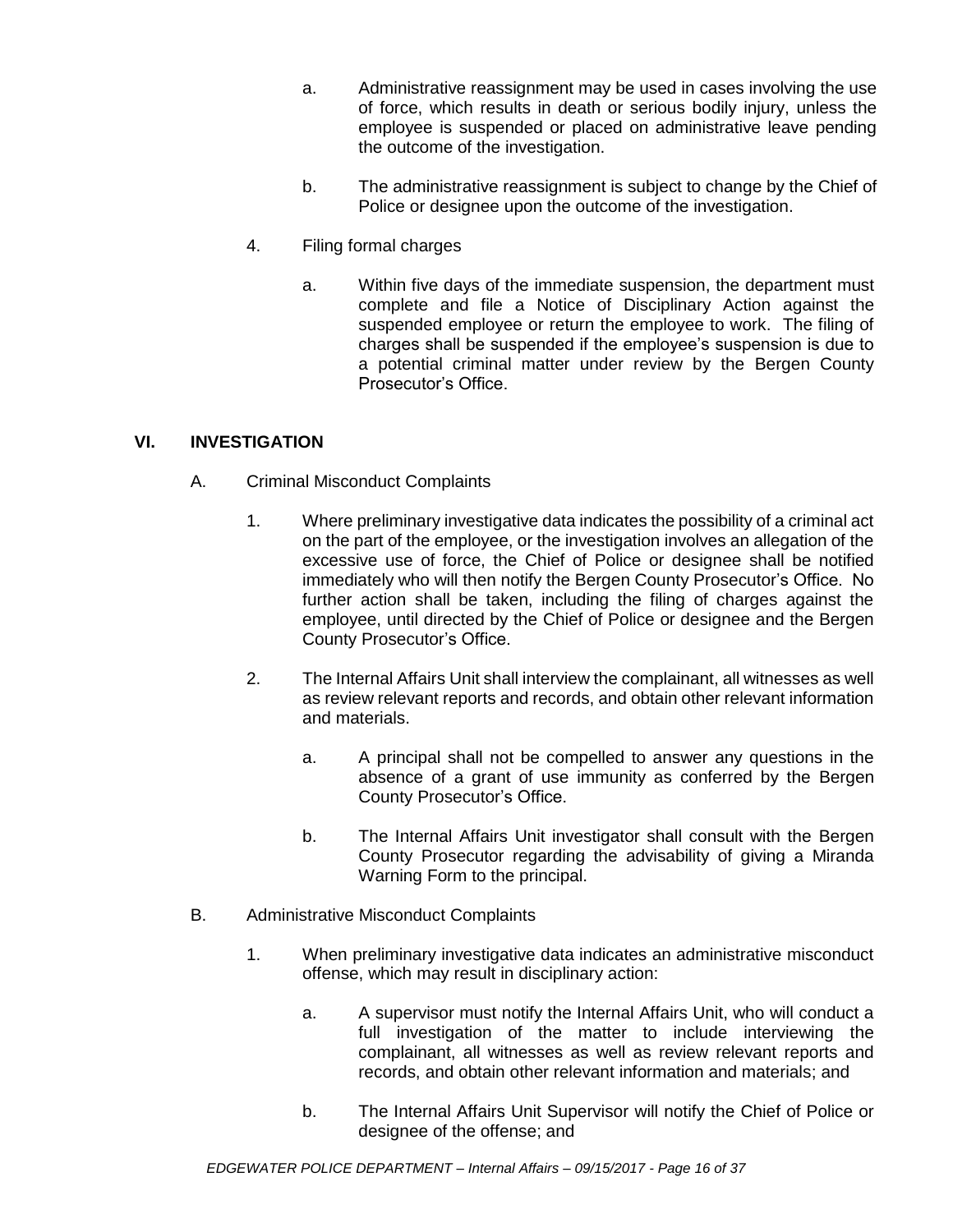- c. The Internal Affairs Unit will forward copies of the appropriate disciplinary documents and investigation reports to the Chief of Police or designee for review; and
- d. The Internal Affairs Unit will be responsible for the final case disposition and implementation of discipline, as determined by the Chief of Police or designee.
- C. Performance Deficiency Complaints
	- 1. When a complaint has been classified as a performance deficiency, the complaint shall be forwarded to the employee's supervisor for inquiry and further action necessary. The supervisor shall then prepare a report summarizing the matter, recommending the appropriate corrective action.
	- 2. The supervisor shall record the information in Guardian Tracking, which will be forwarded to the Internal Affairs Supervisor for review, and entry of the disposition in the recordkeeping system.
- D. Interview Procedures
	- 1. Preparation
		- a. All complainants, principals and witnesses shall be interviewed after careful preparation, including the review of the investigative file and all documents, evidence, and interviews conducted up until the interview. The investigator, in consideration of the investigative plan, should have pre-formulated goals to be accomplished with each interview.
	- 2. Memorializing of the Interview
		- a. The interview of the complainant, principal, and any other witness with critical information shall be documented or memorialized in one of the following ways:
			- 1) An audio recorded statement is the preferred method of documenting and memorializing information obtained through an interview. A synopsis of the recorded statement will be included in the narrative of the Internal Investigation Report. All statements of department personnel will be audio recorded. (When directed by the Internal Affairs Unit Supervisor, the pertinent portions of this statement will be transcribed.)
			- 2) Video recorded.
			- 3) Handwritten statements taken by investigator shall be reduced to writing and signed on each page by the person making the statement.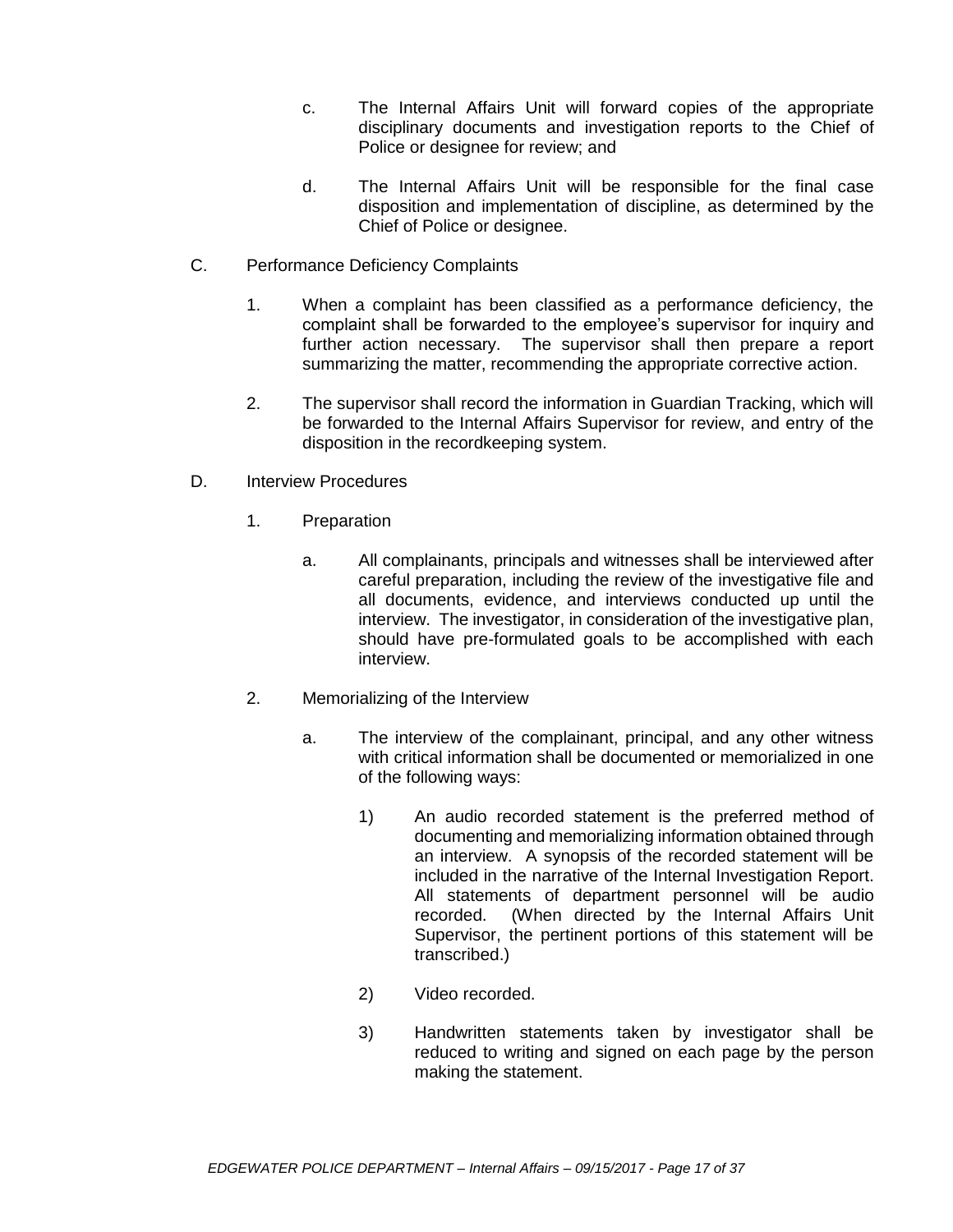- 4) A summary of the substance of the interview will be incorporated in the body of the appropriate internal investigation report.
- b. Investigators must at all times remain cognizant that civilian witnesses who are not employees of the department cannot be compelled to provide a statement in any manner. However, all reasonable efforts should be made to obtain a statement when warranted from non-police personnel in the order of priority as is listed above.
- c. All persons submitting to such a recorded or written statement, including the complainant, witnesses, and the principal(s) will, upon request, be provided with a copy of same by the investigator, as authorized by the Internal Affairs Unit Supervisor/ Chief of Police or designee, unless by doing so, it could compromise the investigation.
- d. Other than investigators authorized by the department, employees of this department shall not electronically record nor cause any interview to be electronically recorded. The copy of the official statement shall be produced and provided within a reasonable amount of time. The employee receiving the copy of the statement shall be reminded of the absolute requirement that same not be copied, shown, or revealed to anyone other than the employee's attorney, if any. Violation of this provision will result in serious disciplinary action.
- e. Audio or written statements shall be made attachments within the investigative file, unless the matter is criminal in nature. In that case, evidence shall be handled in accordance with department written directive regarding the handling of evidence in a criminal matter.
- f. All recorded statements will be summarized in the body of the appropriate internal investigation report. When directed by the Internal Affairs Unit Supervisor, the pertinent portions of the statement may be transcribed and the transcript itself also included as an attachment to the case.
- g. The interview of any non-department person shall document the following identifiers:
	- 1) Full name;
	- 2) Address;
	- 3) Home Telephone;
	- 4) Race;
	- 5) Sex;
	- 6) DOB;
	- 7) Place of Employment;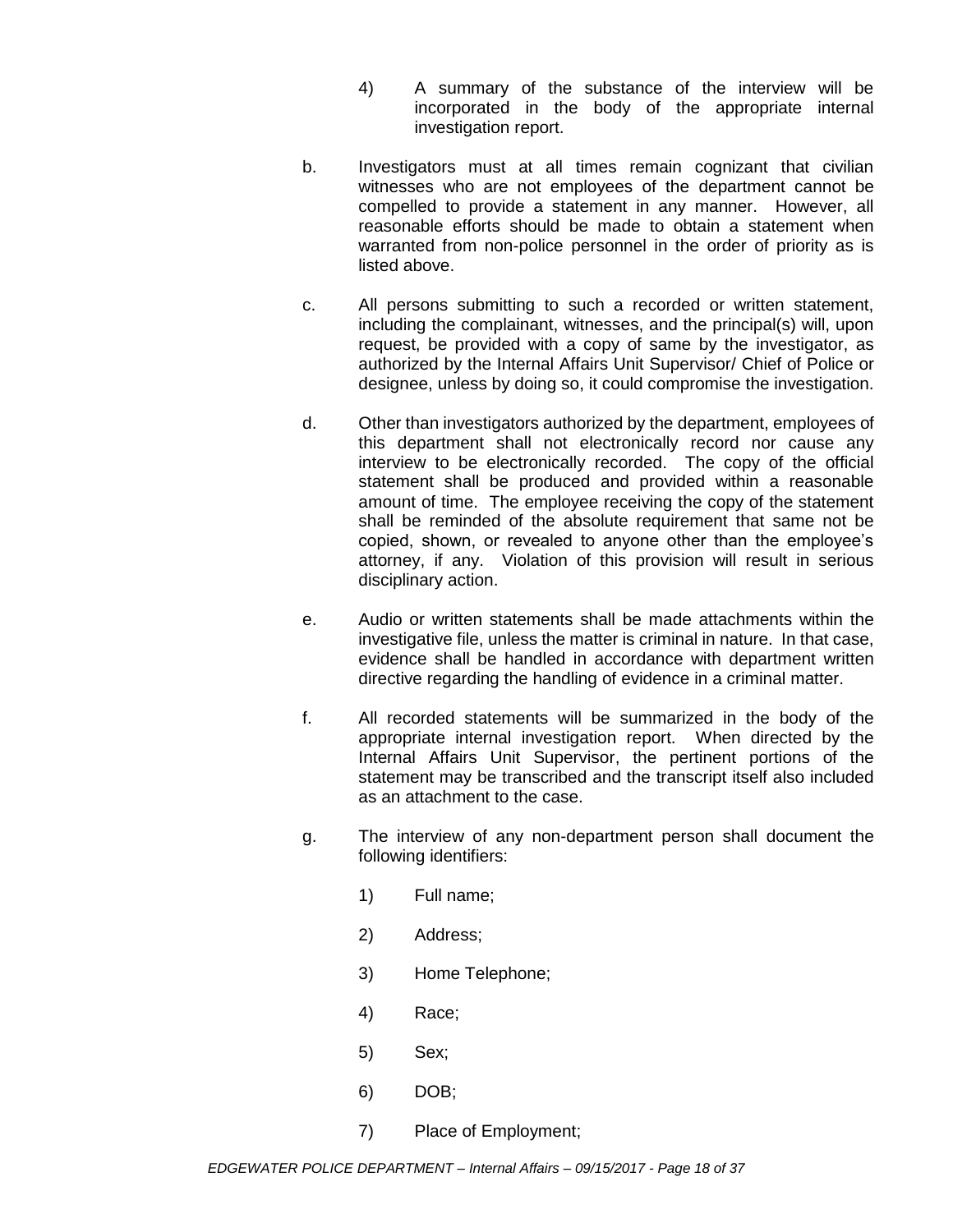- 8) Work Telephone;
- 9) Names of all persons present during interview;
- 10) Date, time, and location of interview; and
- 11) Further identifiers such as social security number or SBI or FBI numbers shall not be requested or utilized unless directly relevant to the investigation.
- h. Upon obtaining an audio-recorded statement, investigators will then label the medium, protect against re-record loss, and include it as a case attachment to the report. The statement, if transcribed, will also be included as a case attachment regarding administrative investigations. In cases where the interview concerns a criminal matter, the recorded medium will be secured and handled as evidence.
- 3. Secondary Investigator as a Witness
	- a. The utilization of a second investigator as a witness to any interview or written statement is not required; however, it may be authorized in certain circumstances.
- 4. Legal Representation in Administrative Internal Affairs Investigations
	- a. During the course of the administrative interview, an employee may be represented by a union representative of their choosing to include an attorney, so long as the availability of the attorney does not in any way hamper or impede the ongoing investigation. There is not a Sixth Amendment right in Administrative Internal Affairs Investigations for principals and witnesses. If the investigation is criminal in nature and it appears that the employee's union representative may become a witness or subject in the investigation, the union representative shall be prohibited from attending the interview.
	- b. Complainants and witnesses who are not employees of the agency cannot be precluded from having a legal representative present while being interviewed by investigators.
- 5. Interview of Complainant
	- a. After the preparation detailed above, all efforts must be made to interview a complainant in person. Complainant interviews shall be conducted formally resulting in a statement secured in accordance with the provisions enumerated under Interview Procedures.
	- b. The investigator shall arrange a convenient time and place, including by telephone (or TDD), to interview civilians for misconduct investigations. The investigator shall reasonably accommodate a civilian's circumstances to facilitate the progress of an investigation.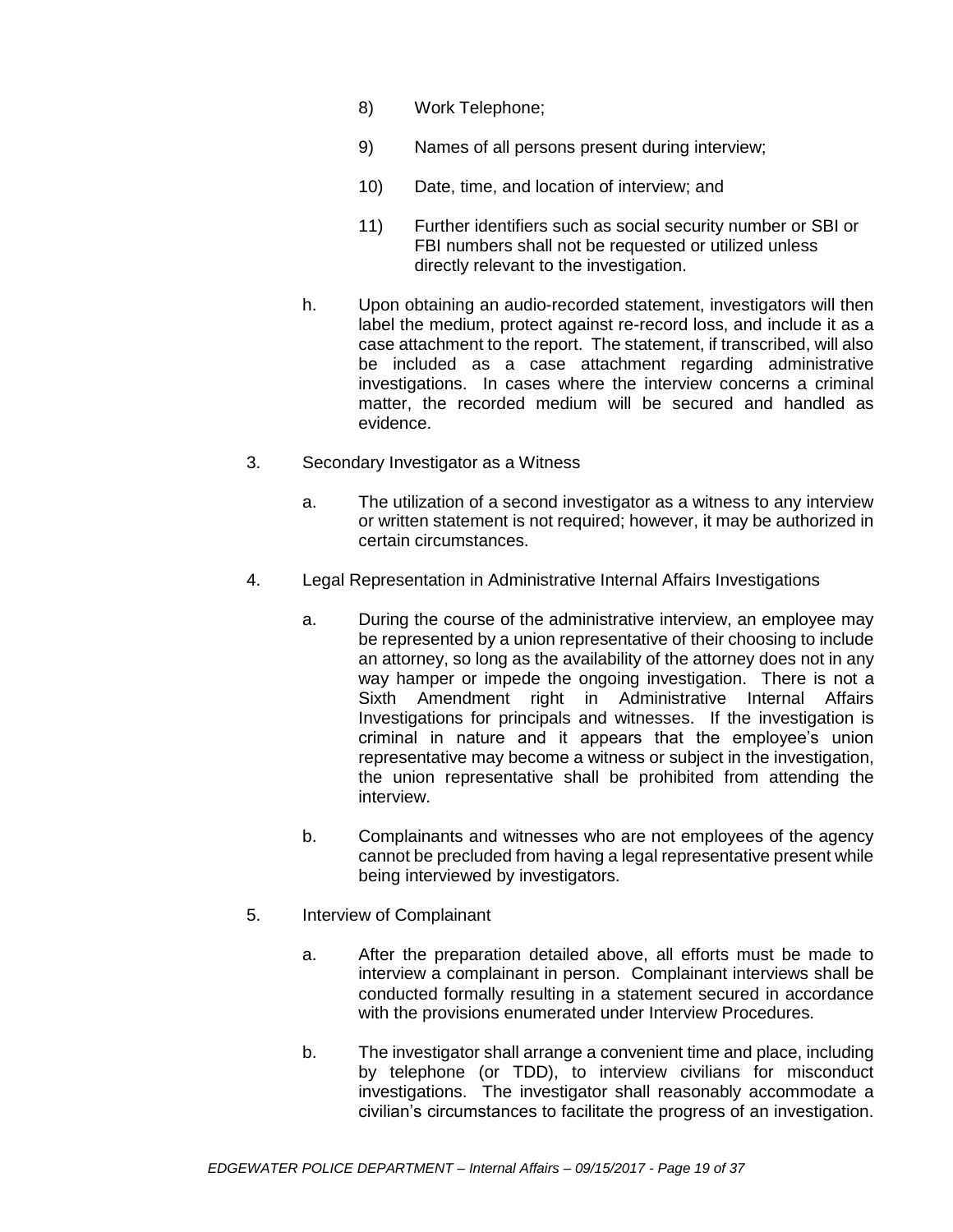This may include holding an interview at a location other than the department or at a time other than regular business hours.

- c. Interviews of civilian complainants, which take place over the telephone, must be recorded, unless the witness objects to the recording.
- d. Investigators must treat the person being interviewed with dignity and respect, and demonstrate interest and concern in dealing with the complainant. Employees shall not attempt to dissuade any person from making a complaint. Employees shall conduct themselves as to facilitate the citizen's confidence in the internal investigative process.
- e. Complainants and witnesses shall not be questioned about any matters that are not directly relevant to the allegations of the investigation. Any questioning intended to challenge the credibility of a complainant or witness must be approved beforehand by the Internal Affairs Unit Supervisor. Investigators shall make every effort not to ask questions that may demean, ridicule, or cause embarrassment to the complainant.
- f. Questions must be carefully thought out and absolutely relevant to the investigation. Any questionable issues should be discussed with and approved by the Internal Affairs Unit Supervisor before conducting the interview.
- g. Group interviews shall not be conducted.
- h. Complainants should be interviewed outside the presence of other complainants and witnesses. A parent, or adult relative or guardian in the absence of a parent, shall be present during the interview of a minor. In the event, a parent cannot be located; the investigator must document the efforts taken to contact same. If a civilian insists that another potential witness be present during an interview, the interview must continue with the potential witness present and the report must note the circumstances.
- i. Structure of Interview
	- 1) Complainants should be initially asked to explain in their own words, in detail, the facts forming the basis of the complaint. The investigator should then clarify any questions or issues regarding the complainant's statement.
	- 2) After the complainant has provided a statement, the narrative of the State Standardized Internal Affairs Complaint Form, recorded telephone complaint, or correspondence from the complainant should be reviewed with the complainant.
	- 3) The investigator shall seek to rectify or identify any discrepancies as well as identify any further investigative requirements.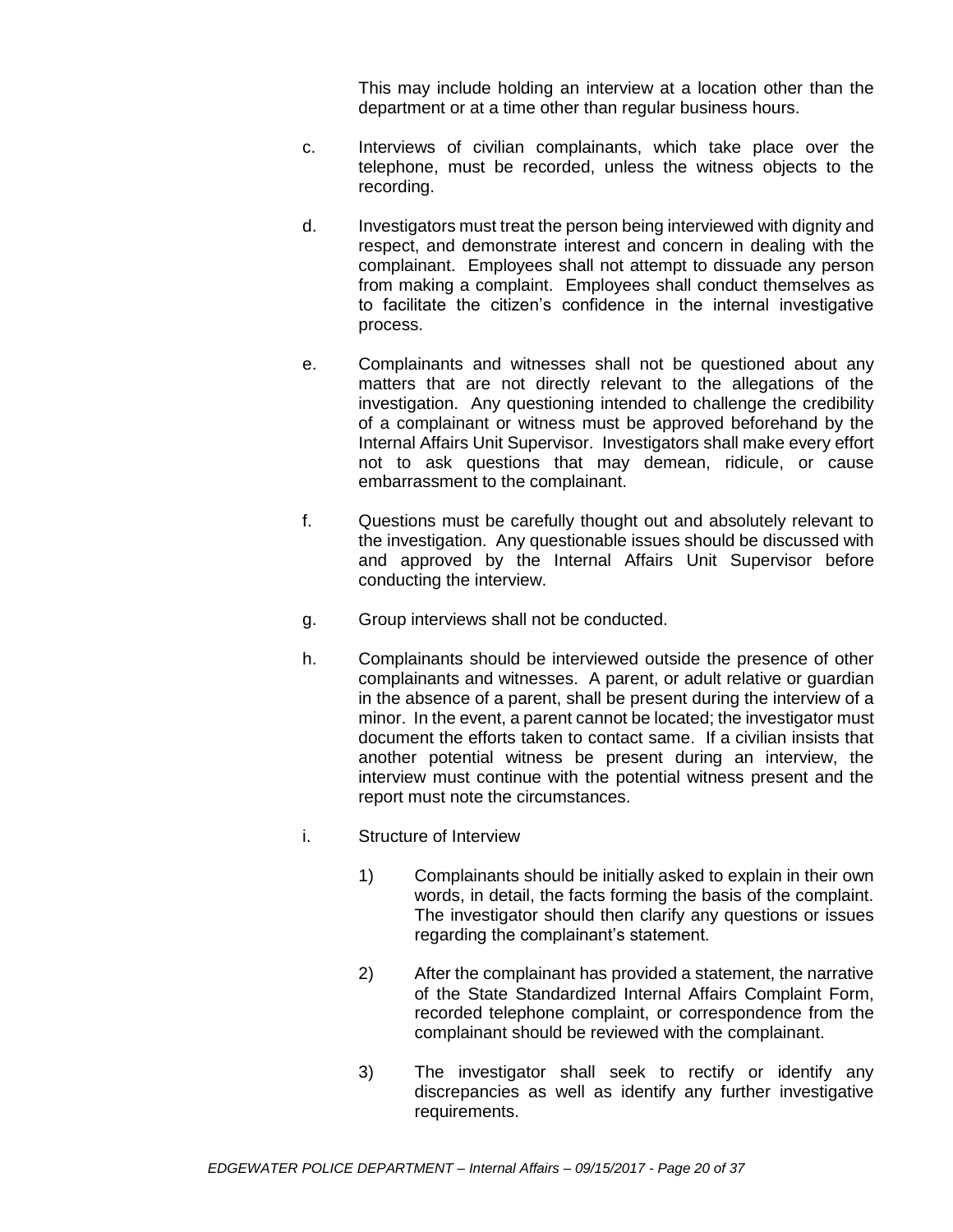- 4) The complainant should be asked to identify any witnesses and state what they believe the witness may have knowledge of; turn over any evidence in their possession; and identify what other types of evidence they know.
- 5) Every relevant fact known to the complainant should be identified and explored thoroughly.
- 6) Issues identified in the Investigation Plan, should be addressed.
- 7) In addressing the allegations, questions utilized in the basic investigative process, namely: **who, what, when, where, why, and how,** should be precisely addressed.
- 8) The complainant and or witnesses have no automatic right to view any department video recordings. It shall be up to the discretion of the investigator, whether utilizing any department video recordings during an interview will enhance or clarify the investigative process.
- 9) If a complainant refuses to be interviewed, or cannot be located or contacted, a letter should be immediately forwarded on department letterhead, via certified mail, authorized and signed by the Internal Affairs Unit Supervisor, advising that he/she should respond within ten (10) days or the investigation will proceed without his/her input.
- 6. Interview of Witness
	- a. Every effort should be made to interview all witnesses. The full identity of the witness should be obtained. If the witness refuses to be interviewed, or cannot be contacted after a reasonable attempt to locate, a certified letter should be sent on department letterhead advising that witness should respond within ten calendar (10) days.
	- b. Specific and detailed questions should be asked including: **who, what, when, where, why, and how** the incident or event occurred. The investigator should have a clear purpose in identifying relevant witnesses and selecting what questions to ask them. These issues should be established in the Investigative Plan.
	- c. The aforementioned techniques outlined in the complainant interview should be applied to the interview of witnesses.
	- d. Witness interviews shall be conducted formally resulting in a statement secured in accordance with the provisions enumerated under Interview Procedures.
- 7. Interview of Employees
	- a. Generally, the interview of an employee is accomplished after the complainant and all witnesses are interviewed. However, this is determined by the character of the inquiry and remains a choice of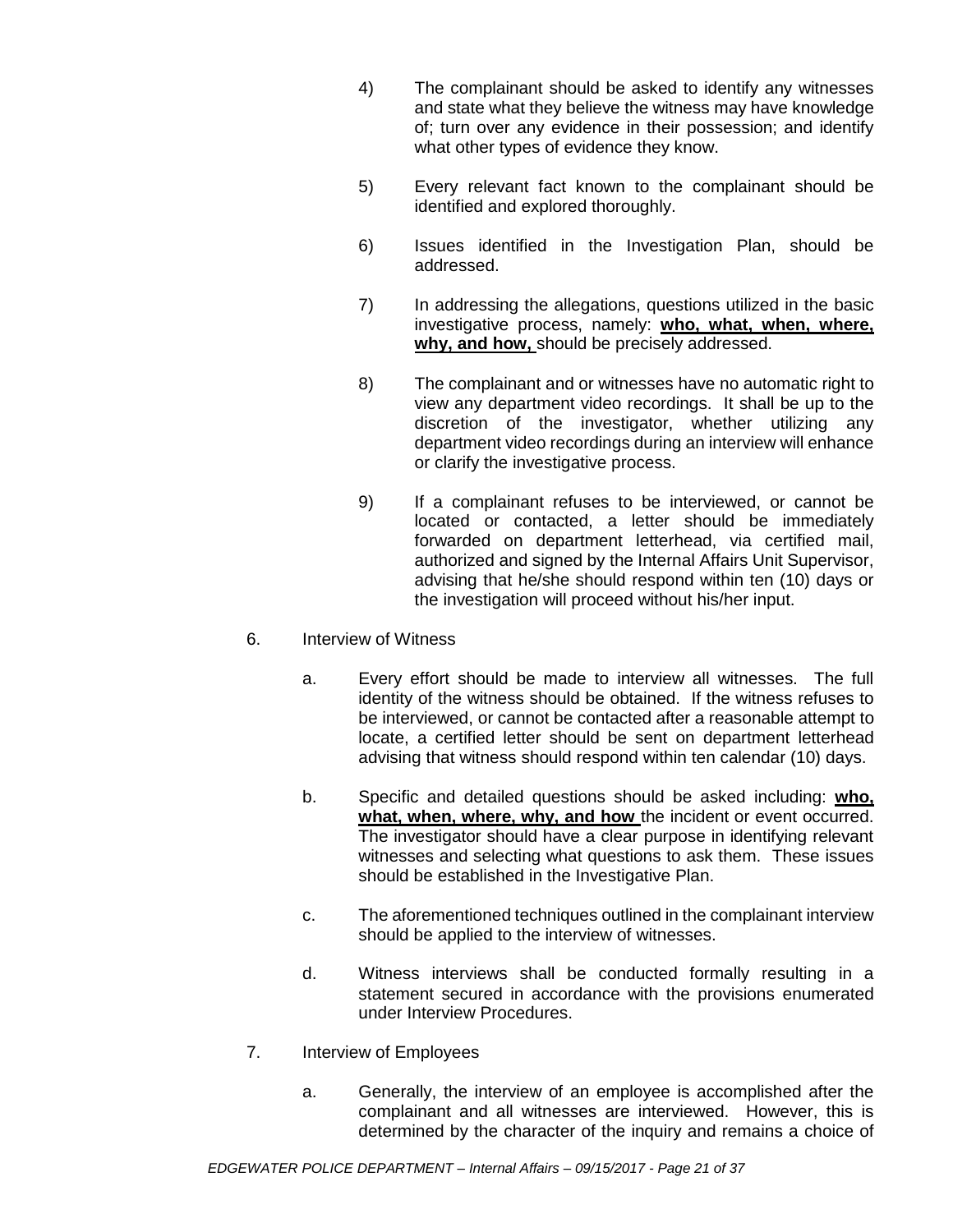the investigator. Such interviews are a critical step in the investigation and should be carefully planned. Investigators shall not accept a written statement from any employee in lieu of an interview.

- b. Employee interviews shall be conducted formally resulting in a statement secured in accordance with the provisions enumerated under Interview Procedures.
- c. Employee as: **WITNESSES** 
	- 1) It is required that a formal audio recorded statement be taken from each employee considered a witness. Statements need not be transcribed, but must be summarized in the appropriate internal investigation report. The key elements of the statement may be transcribed if necessary. A sworn member who is considered a witness is entitled to union representation if he/she reasonably believes that he/she may be subject to disciplinary action as a result of the investigation.
	- 2) Advise the employee that he/she is a witness, explaining the difference between a witness and principal.
		- a) A witness is a person reasonably believed to have information concerning the event under investigation, but whose own conduct is not the focus of the investigation.
		- b) A principal is a person whose conduct is the focus of the investigation.
	- 3) Before any questioning takes place, the employee shall be apprised of the identity of the investigator conducting the interview, including his/her rank, name, and assignment. This notice shall also include the identity of all persons present during the interview.
	- 4) The investigator may require the employee to submit a report detailing relevant facts in the investigation. If a report is required, the investigator will provide the employee with the background information regarding the nature and timeframe of the complaint. The employee should be encouraged to review any of his or her own reports. **(NOTE) Not to be used in lieu of an audio recorded statement.**
	- 5) A formal statement will be obtained from the witness after he/she has been given their Witness Acknowledgment Form. The investigator shall further verbally confirm the employee's obligation for candor throughout an internal investigation, pointing out the specific provision of the acknowledgment form denoting such.
	- 6) If, during the interview, the status of an employee shifts from a witness to a principal, the employee shall be advised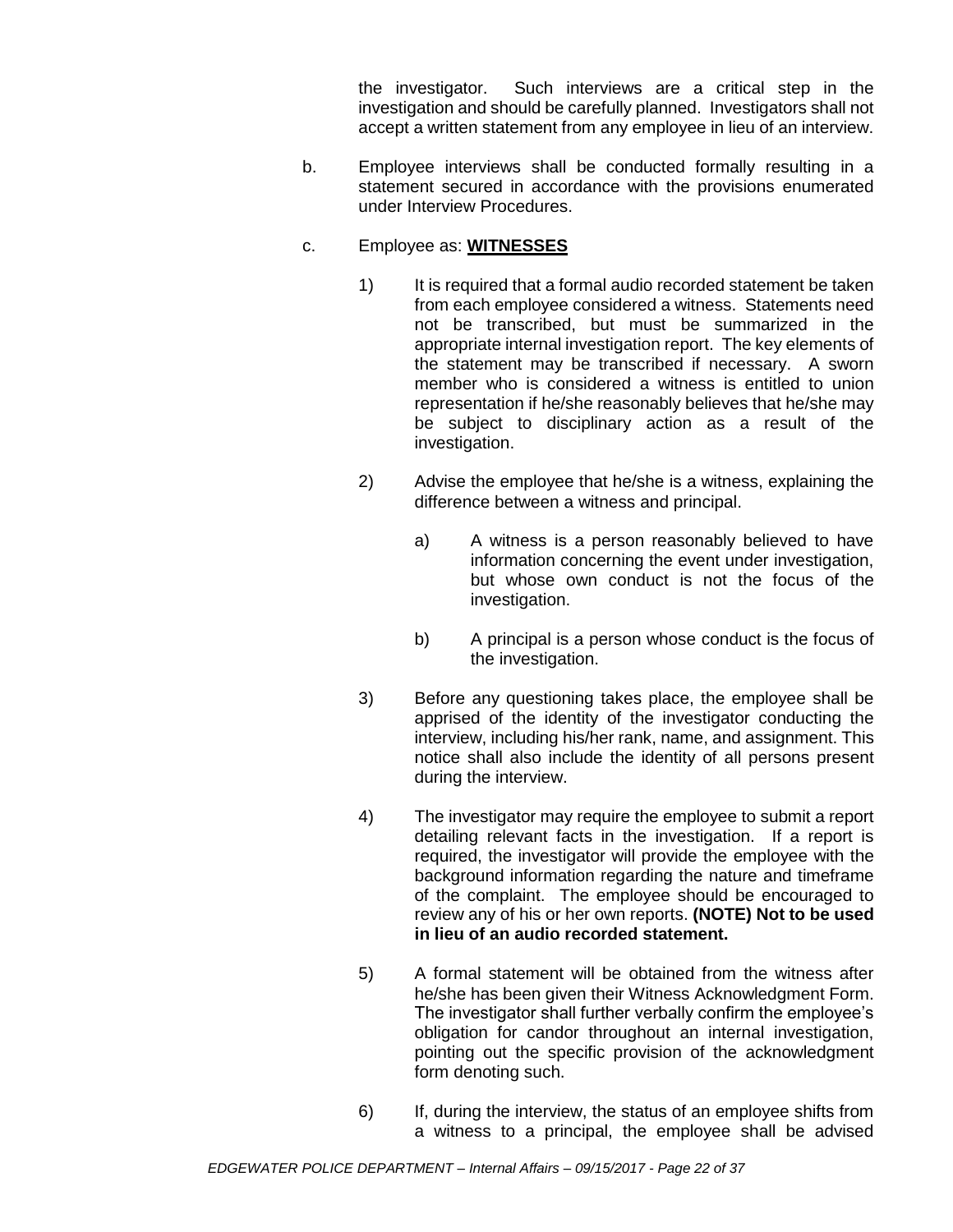accordingly. The investigator shall contact the Internal Affairs Unit Supervisor to secure permission to proceed. If approval is granted to proceed, the investigator will execute a Principal Acknowledgment Form. Upon completion of the interview, the investigator will complete a New Principal/Allegation Identification Form, and forward same to the Internal Affairs Unit Supervisor for the purpose of updating the case. A copy of the completed form, incorporating all required endorsements must be secured and submitted as an attachment to the investigation.

#### d. Employee as: **PRINCIPAL**

- 1) No employee shall be designated a principal without the approval of the Internal Affairs Unit Supervisor.
- 2) Each employee of the department is required to answer pertinent questions regarding the matter, which is the subject of investigation. All employees of the department are obligated to answer questions and provide full and complete information to the investigator(s) during internal investigations. Less than complete candor during any statement may lead to serious disciplinary sanctions, which may include suspension or termination.
- 3) The investigator shall not automatically provide the principal with the State Standardized Internal Affairs Complaint Form. Principals shall be advised of the specific nature of the complaint, the time period involved, any allegation(s) or violation(s) of rules, regulations, and orders involved, and if applicable, the name or names of the complainant(s) and/or witnesses, in writing. The addresses of the witnesses or complainants need not be disclosed.
- 4) In cases where these documents are shown to the principal, the investigator shall redact from the letter of complaint, State Standardized Internal Affairs Complaint Form, or any other relevant document provided to the principal during the interview, any information that may compromise the investigative process by providing same to the principal. Redacted documents utilized during the investigation for any purpose shall be properly referenced in any interview and included as an attachment to the Investigation Report.
- 5) As an employee of the department, the Weingarten Representative shall be advised of the obligation of confidentiality and the requirement not to discuss any information obtained during an interview with any other person. (Weingarten Rights)
- 6) The principal may produce records of his/her own or suggest names of witnesses he/she requests to be interviewed.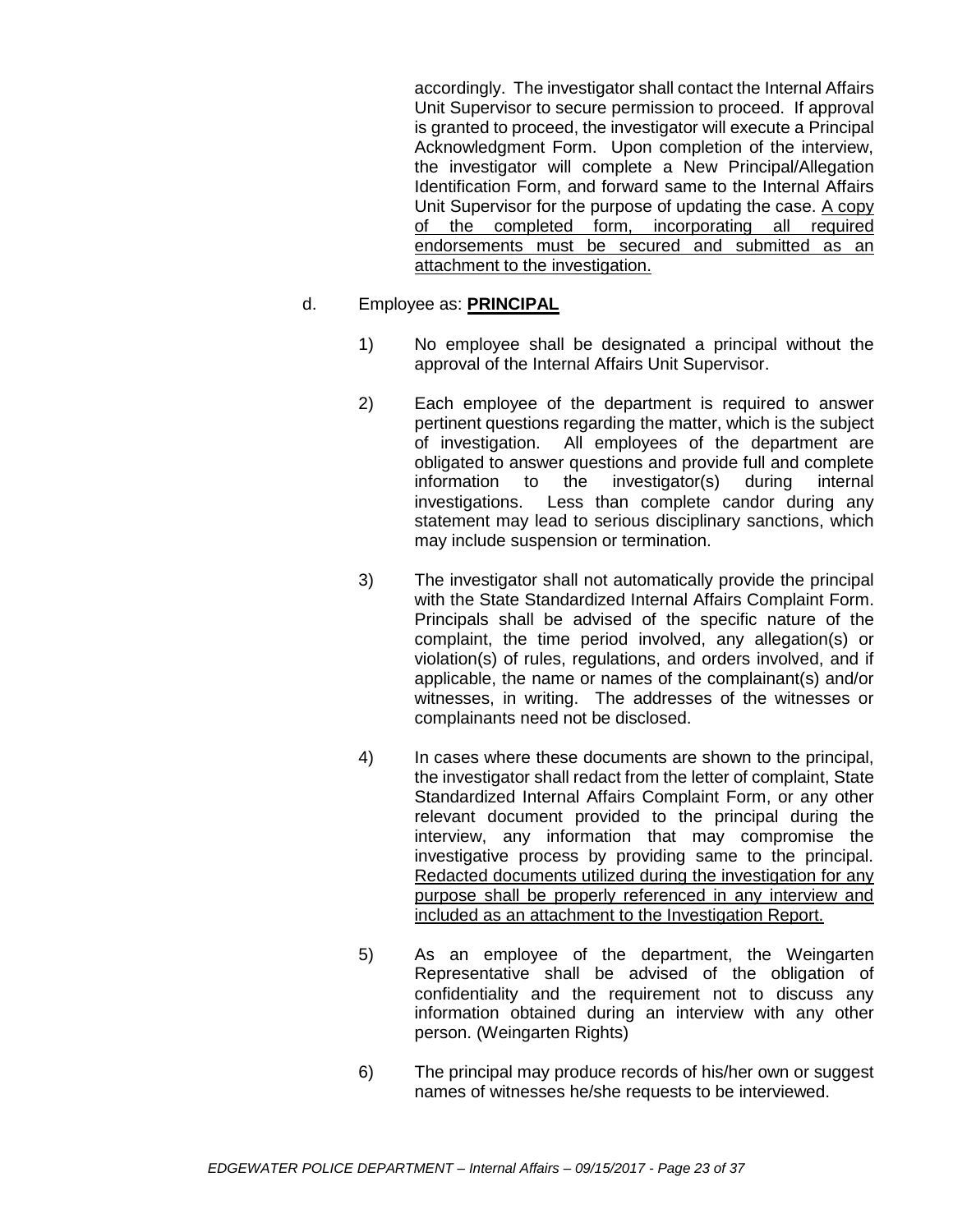- 7) A formal electronically recorded statement will be obtained from the principal after he/she has been advised of their Administrative Advisement. The investigator shall further verbally confirm the employee's obligation for candor throughout an internal investigation.
- 8) The following guidelines will be followed when any representation is requested.
	- a) Any employee designated as a principal or witness, who reasonably believes that the investigation may result in disciplinary action against him/her, is entitled, upon request of the interviewee, to have a union representative accompany the interviewee to the interview.
	- b) Any employee who is a potential principal or witness in the investigation may not act as a Weingarten representative.
	- c) The exercise of the interviewee's right to a union representation may not interfere with the investigation. However, a reasonable period of time should be allowed for the representative to appear for the interview.
	- d) Although an interviewee is entitled to the representative of his/her choosing, any union representative or other person designated by the union will satisfy the representation requirement.
	- e) The principal and his/her representative shall be informed of the subject matter of the investigation and given a reasonable period of time to confer prior to the interview. The union representative may be present during the interview, and once the interview has begun, they may not leave the room for purposes of further consultation. If the principal refuses to make a statement or answer any questions, he/she will be informed that such refusal may result in discipline/dismissal and the interview shall be terminated.
	- f) The investigator shall not negotiate with the representative. The representative may be permitted to clarify facts or make suggestions (e.g., other potential witnesses) after the investigator's questioning of the principal. The investigator is free to insist that he/she is only interested in hearing the interviewee's own account of the matter under investigation. In other words, the representative shall not be permitted to answer for the principal or conduct his or her own interview.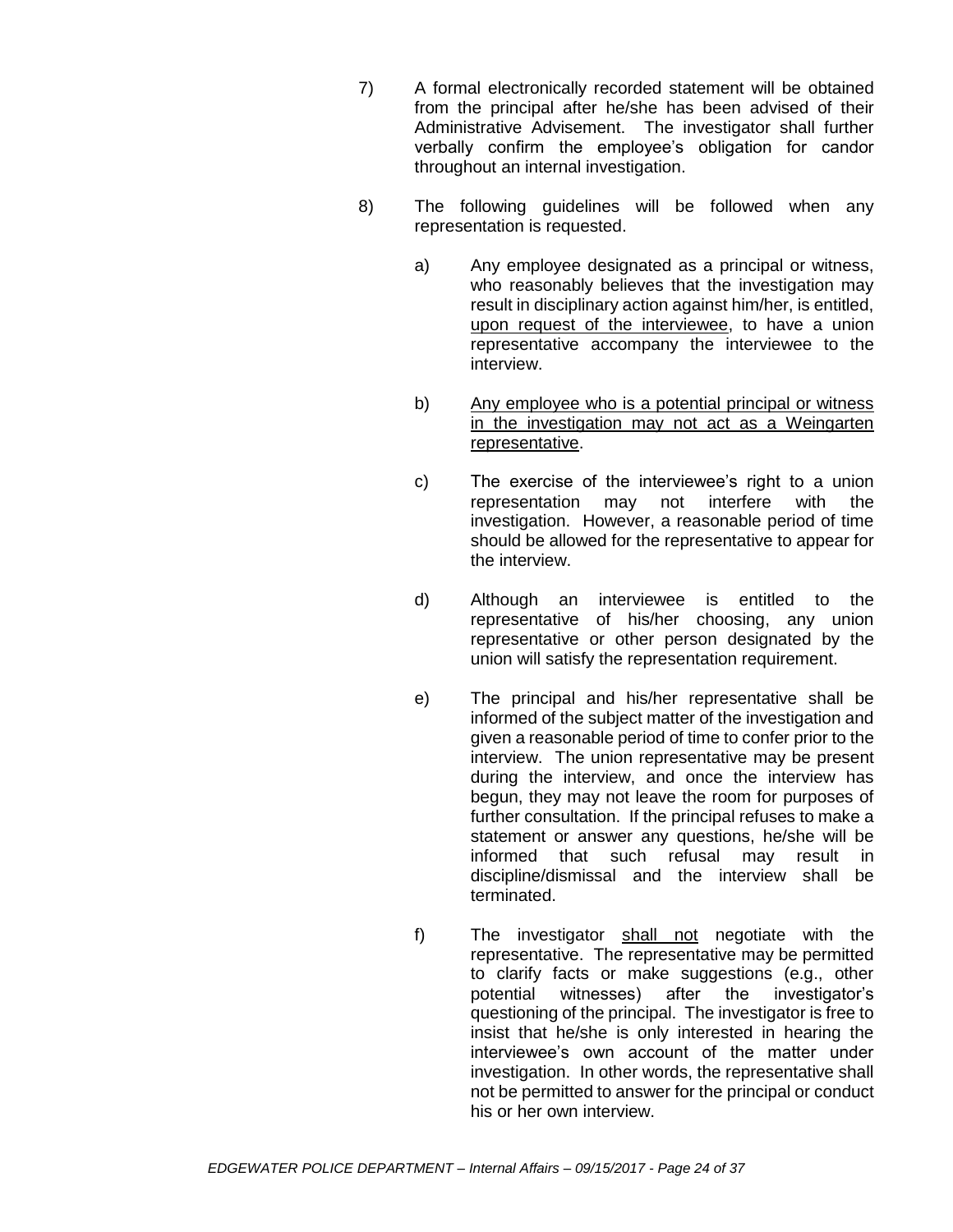- 9) The interview shall be conducted at a reasonable hour in a non-coercive manner, without threat or promise of reward, and preferably when the employee is on duty. No "off the record" questions will be asked and no "off the record" statements will be permitted. If the urgency of the investigation requires that the employee is questioned while off duty, such time will be recorded and treated as hours worked in accordance with the collective bargaining agreements, where applicable.
- 10) The interview shall be conducted at a location designated by the investigator, usually at headquarters.
- 11) The questioning shall be of a reasonable duration and rest periods allowed. Time shall be provided for personal necessities, meals, and telephone calls as are reasonably needed.
- 12) If at any time during the questioning session the employee becomes a suspect in a criminal act, the employee shall be so informed and the questioning shall end. Promptly refer the case to the Bergen County Prosecutor. Should the Prosecutor afford the employee a grant of use immunity, the Internal Affairs Unit investigator shall schedule an interview with the employee.
- E. Investigative Avenues
	- 1. Physical Evidence
		- a. Investigators should obtain all relevant physical evidence. All evidence, such as clothing, hair or fabric, fibers, stains and weapons should be handled according to established evidence procedures.
		- b. With respect to an audio file, they should be secured at the outset of the investigation. Transcripts or copies of the original recordings can be used as investigative leads. Audio files should be monitored to reveal the totality of the circumstances.
		- c. Statements from all parties.
	- 2. Photographs
		- a. In the event of a complaint involving excessive force, the following photographic documentation shall be obtained when appropriate. Whenever possible, color photography shall be used.
			- 1) Photographs of the complainant at the time of arrest or following the alleged incident of excessive force.
			- 2) Photographs of the principal in the event that employee was a victim.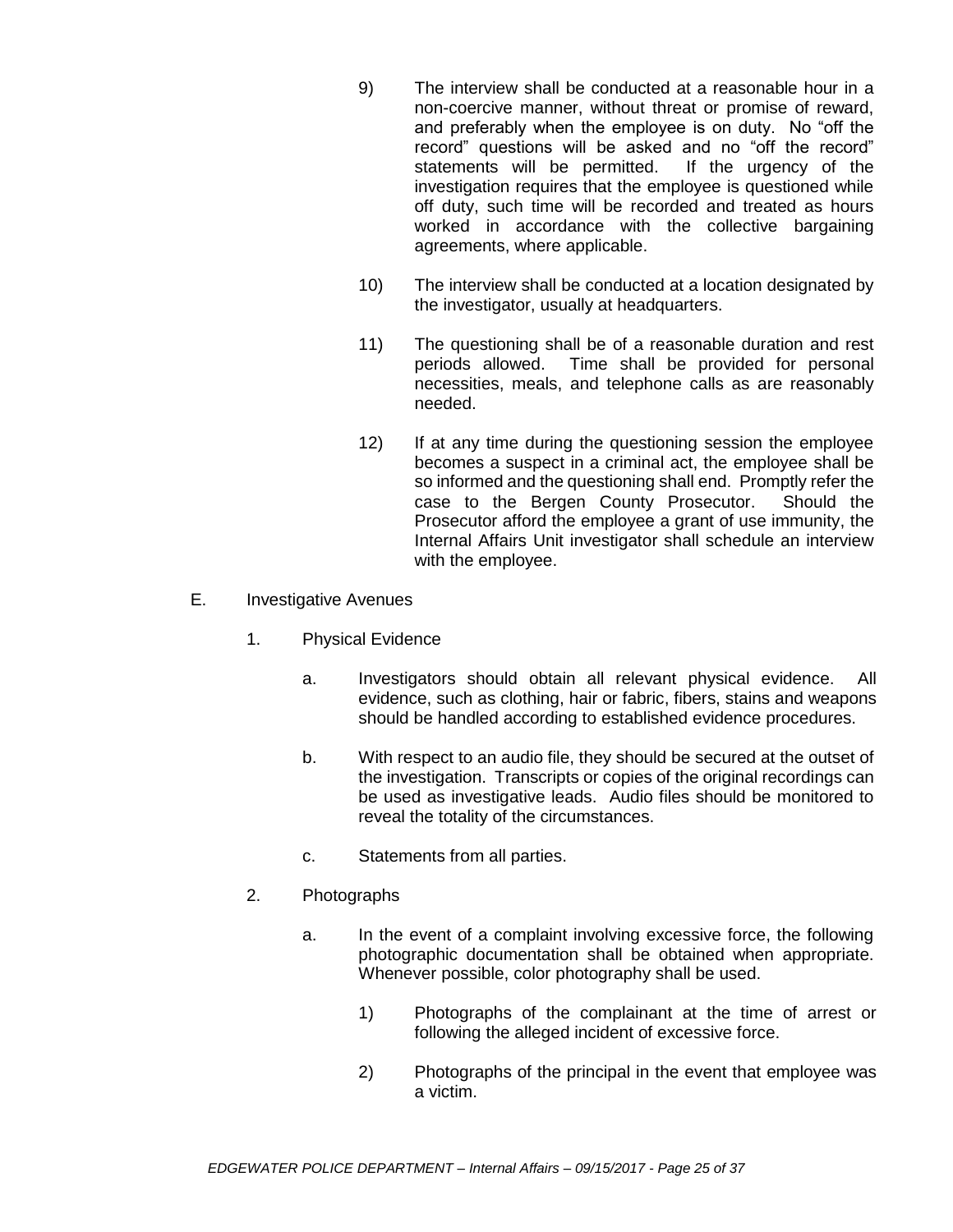- 3) A recent photo of the employee in the event a sequential photo display will be used for identification purposes. The photo display must be conducted in accordance with the New Jersey Attorney General's guidelines and retained for possible evidentiary purposes.
- 4) Photographs of the scene of the alleged incident, if necessary.
- 3. Physical Tests
	- a. Principals may be compelled to submit to various physical tests or procedures to gather evidence. Such evidence may be used against them in a disciplinary proceeding.
	- b. No person has a constitutional right or privilege to refuse to submit to an examination to obtain a record of their physical features and other identifying characteristics of their physical or mental condition. Evid. R. 503(a). Evidence that may be obtained or procedures that may be used to obtain evidence under this rule include:
		- 1) Breath samples;
		- 2) Blood samples;
		- 3) Buccal Swabs;
		- 4) Requiring employee to speak;
		- 5) Voice recordings;
		- 6) Participation in suspect lineups;
		- 7) Handwriting samples;
		- 8) Hair and saliva samples;
		- 9) Urine analysis;
		- 10) Videotaping;
		- 11) Field sobriety tests.
	- c. Generally, a person cannot be physically forced to produce this or other evidence or submit to such tests, although a court order may be obtained to legally compel them to do so. Refusal to comply with the order can result in additional criminal, civil, and/or administrative sanctions.
- 4. Polygraphs
	- a. While an employee who is the subject of an Internal Affairs investigation may request a polygraph examination, an employer shall not influence, request or require an employee to take or submit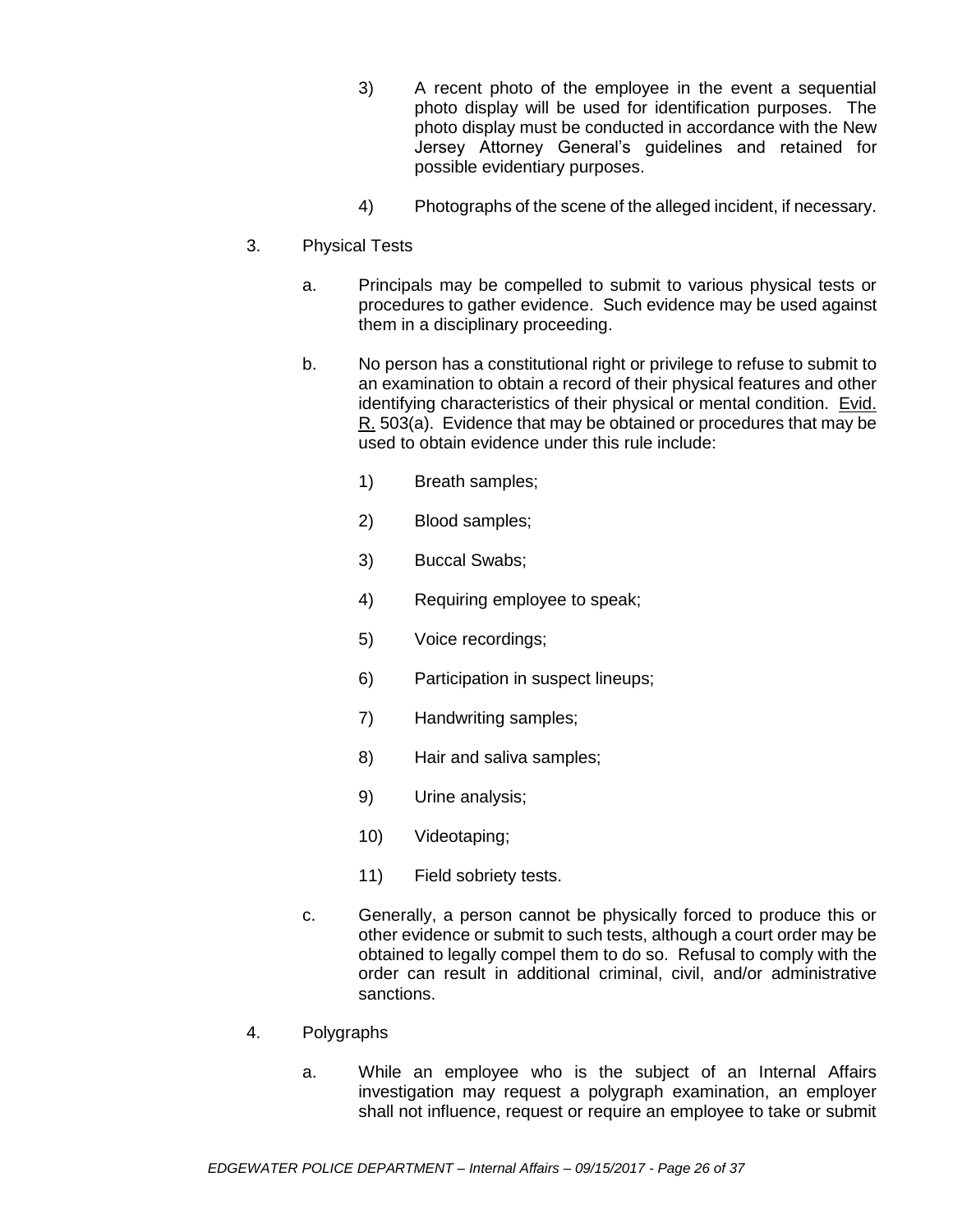to a polygraph examination as a condition of employment or continued employment (N.J.S.A. 2C:40A-1).

- b. An employee cannot be required to submit to a polygraph test on pain of dismissal. Engel v Township of Woodbridge, 124 N.J. Super. 307 (App. Div. 1973).
- c. If a polygraph is used, the test must be administered by a qualified police polygraph operator.
- 5. Search and Seizure
	- a. As a general rule, the Fourth Amendment applies to any action taken by government. Law enforcement officers have the right, under the Fourth Amendment, to be free from unreasonable searches and seizures. Fourth Amendment warrant requirements apply to any search of an office, employee's personal property including clothing, car, home or other belongings to include any computer or digital recordings.
	- b. A voluntary consent to a search may preclude some Fourth Amendment problems from developing. A consent search eliminates the need to determine what threshold standard must be met before conducting the search or seizure, either for an administrative or criminal investigation. Under New Jersey law, for consent to be legally valid, a person must be informed that he/she has the right to refuse to permit a search. State v. Johnson, 68 NJ 349 (1975). If a consent search is utilized, the investigating officer shall follow standard police procedures and have the principal sign a consent to search form after being advised of the right to refuse such a search and to be present during the search, unless they waive this right.
	- c. In a criminal investigation, the standard to obtain a search warrant is probable cause. Generally, a search warrant should be sought to search an area belonging to the principal when the employee maintains an objective expectation of privacy in that area. Areas and objects in this category include but are not limited to the employee's home, personal car, safe deposit boxes and personal computers. Agency supplied equipment and property is never considered personal property of the employee.
	- d. Generally, during either administrative investigations or criminal investigations, work place areas may be searched without a search warrant. The critical question is whether the public employee has a reasonable expectation of privacy in the area of property the Internal Affairs investigator wants to search. The determination of a reasonable expectation of privacy must be decided on a case–bycase basis. There are some areas in the person's workplace where this privacy expectation can exist just as there are some areas where no such expectation exists. Areas where supervisors or other employees may share or go to utilize files or equipment would present no expectation of privacy or a diminished expectation of privacy. Included here would be government provided vehicles, filing cabinets, agency computers, etc.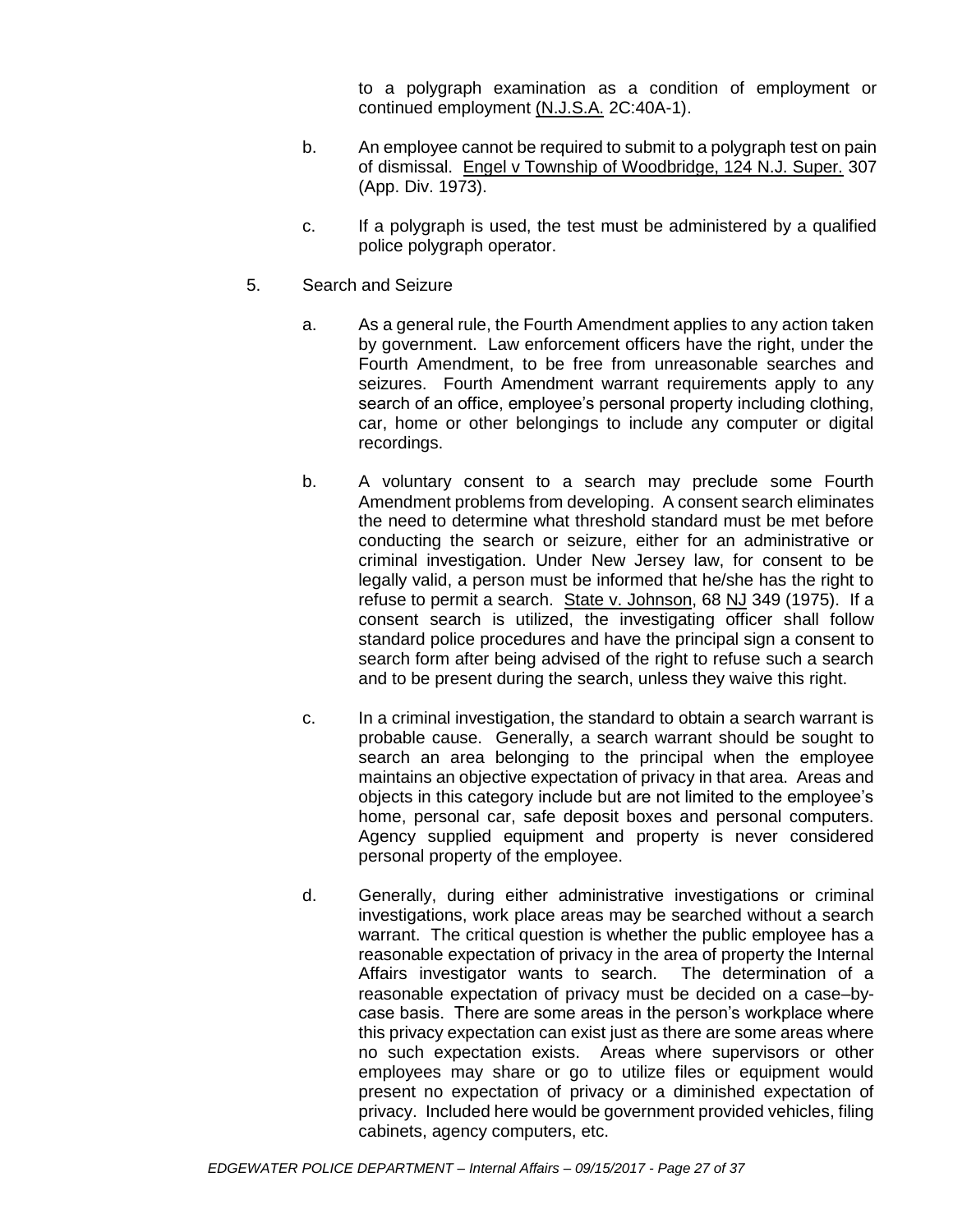- e. Agency property includes but is not limited to: computers, lockers, phones, agency vehicles, desks/offices/work stations, filing cabinets and any other agency equipment remains the property of the Edgewater Police Department and is subject to entry and inspection without notice at any time and without a search warrant.
- f. If a criminal investigation, prior to a search or confiscation of any agency issued property, approval must be obtained from the Bergen County Prosecutor or his/her designee.
- g. Any search of agency or personal property should be conducted in the presence of another agency employee, preferably a Superior Officer, and should be properly recorded.

## **VII. REPORTING**

- A. Upon completion of all possible avenues of inquiry, the Internal Affairs Unit investigator shall complete the following reports:
	- 1. The internal investigation will be memorialized on the reports as are hereinafter identified. The reports will be submitted to the Internal Affairs Unit Supervisor for approval on a regular basis so as to keep the case current at all times.
	- 2. All approved original reports will be maintained by the investigator until the investigation is concluded at which time the complete case file will be submitted to the Chief of Police or designee through the Internal Affairs Unit Supervisor.
	- 3. The completed report will be submitted in a report folder/envelope. The investigator will include the Internal Investigation Attachment Log, followed by the State Standardized Internal Affairs Complaint Form, the Investigation Report, and the remaining attachments, numbered sequentially. Supplemental Internal Investigation Reports will be placed in the folder/envelope as numbered attachments, in the correct chronological order.
	- 4. The Internal Investigation Allegations and Conclusions Form will be attached to the report folder/envelope. An Internal Investigation Review Sheet will be secured to the left inner cover, on top of the Internal Investigation Allegations and Conclusions Form.
	- 5. All attachments will be marked, unless marking the document in that area would damage or interfere with the content of the attachment.
- B. Report Flow
	- 1. The investigation should be completed and all reports prepared within **thirty (30) calendar days** of being assigned. Authorization for additional time to complete investigations must be received from the Chief of Police or designee, in accordance with the investigation extension procedure.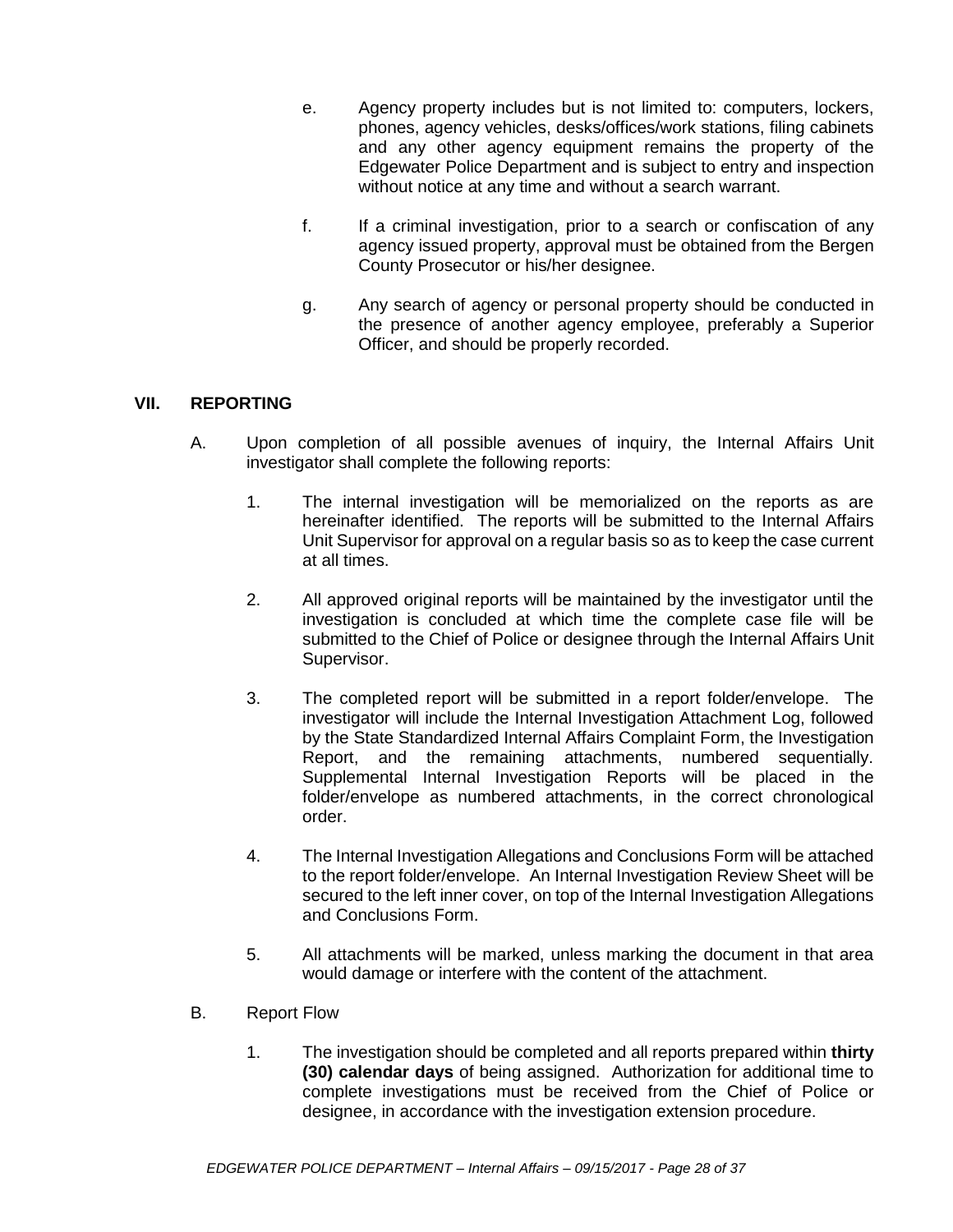- 2. The investigator, upon completion of the report, shall forward it directly to the Internal Affairs Unit Supervisor, who will forward it to the Chief of Police or designee.
- 3. The Internal Affairs Unit Supervisor will review the case and make recommendations to the Chief of Police or designee regarding discipline.
- 4. The Chief of Police or designee, upon receipt of the recommendation, will review the matter and make the final determination or return the case for further investigation.
- 5. Once the Chief of Police or designee is provided with "sufficient information" to file a charge, the Chief of Police or designee has forty-five (45) days to do so. (N.J.S.A 40A:14-147).
- 6. In all cases, a letter shall be sent to the complainant explaining the outcome of the investigation. If the allegation was unfounded or the employee was exonerated, this conclusion shall be stated and defined for the civilian complainant. If the allegation was not sustained, the letter shall provide the complainant with a brief explanation why the complaint was not sustained (e.g., insufficient proof, lack of witnesses, etc.). If the allegation was sustained and discipline was imposed, the letter shall simply state that the allegation was sustained and that the employee has been disciplined according to department procedures. It is not necessary to specify the discipline imposed.
	- a. If discipline is imposed, a record of such discipline, not including the investigation report or attachments, shall be placed in the employee's personnel file.
- 7. Whenever a final determination is reached in an internal investigation, the Chief of Police shall in writing, notify the employee(s) involved as a principal(s) of that determination.
- C. Internal Investigation Plan
	- 1. The case investigator shall meet with the Internal Affairs Unit Supervisor within five (5) business days of being assigned to conduct the internal investigation, to discuss and formulate an investigative plan.
	- 2. Thereafter the case investigator will complete an Internal Investigative Plan, and submit same for approval prior at the conclusion of the meeting. When approved by the Internal Affairs Unit Supervisor, the plan will be maintained and secured in the case jacket dedicated to that investigation.
- D. Internal Investigation Report
	- 1. Within ten (10) calendar days of being assigned to conduct an internal investigation, the case investigator must complete an Internal Investigation Report and submit same for approval to the appropriate Internal Affairs Unit Supervisor. The report must include:
		- a. Documentation that the complainant has been contacted by the investigator to advise them of their assignment as the case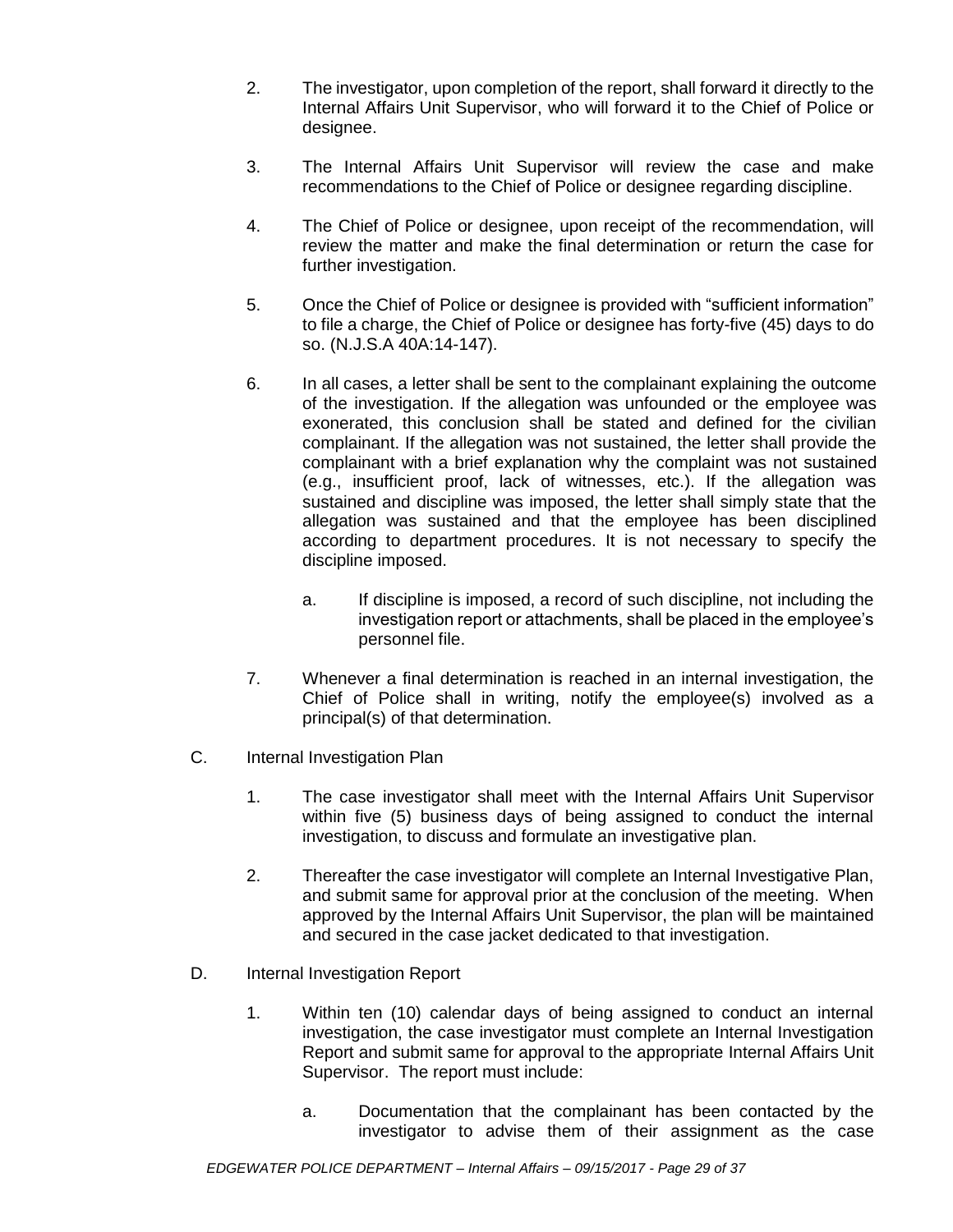investigator and to arrange a meeting to conduct an interview. If the investigator is unable to contact the complainant, the report must reflect that the appropriate certified ten (10) day letter, endorsed by the Internal Affairs Unit Supervisor or Chief of Police or designee, has been mailed to the complainant.

- b. Documentation that the case investigator has contacted the principal(s) and informed them of the nature of the complaint against them.
- c. An analysis of the allegations to be addressed by the investigation, linked to specific provisions of the Rules and Regulations, and/or any guidelines that govern the behavior of employees of the department.
- E. Supplemental Internal Investigation Report
	- 1. A Supplemental Internal Investigation Report will be submitted on a regular basis to document the investigative process on all internal investigations wherein investigative activity took place during that period. For the purposes of this written directive, the term regular basis shall be interpreted to mean at least every ten (10) calendar days, unless the Internal Affairs Unit Supervisor waives this requirement.
- F. Internal Affairs Attachment Log
	- 1. An Internal Investigation Attachment Log will accompany each case when submitted by the investigator.
	- 2. The Attachment Log will account for all attachments accumulated during the investigation. The State Standardized Internal Affairs Complaint Form will always be attachment #1. The Internal Investigation Report will be attachment #2. Thereafter, each individual Supplemental Internal Investigation Report will be assigned a separate attachment number.
	- 3. A separate log number will be assigned to every attachment, unless the attachment is a multiple page document, at which time it will be secured as a singular attachment.
	- 4. Each attachment accumulated and documented in the investigation report will receive a separate log number and be appropriately cross referenced in chronological order.
- G. Internal Investigation Allegations and Conclusion Report
	- 1. At the conclusion of the investigation, the investigator will prepare allegations and conclusions.
	- 2. The allegation will set forth, in narrative form, the alleged misconduct and be linked to the specific provision of the Rules and Regulations and/or directive purportedly violated.
	- 3. The conclusion reached by the investigator, based upon the facts developed in his/her investigation, will fall into one of the following four (4) dispositions.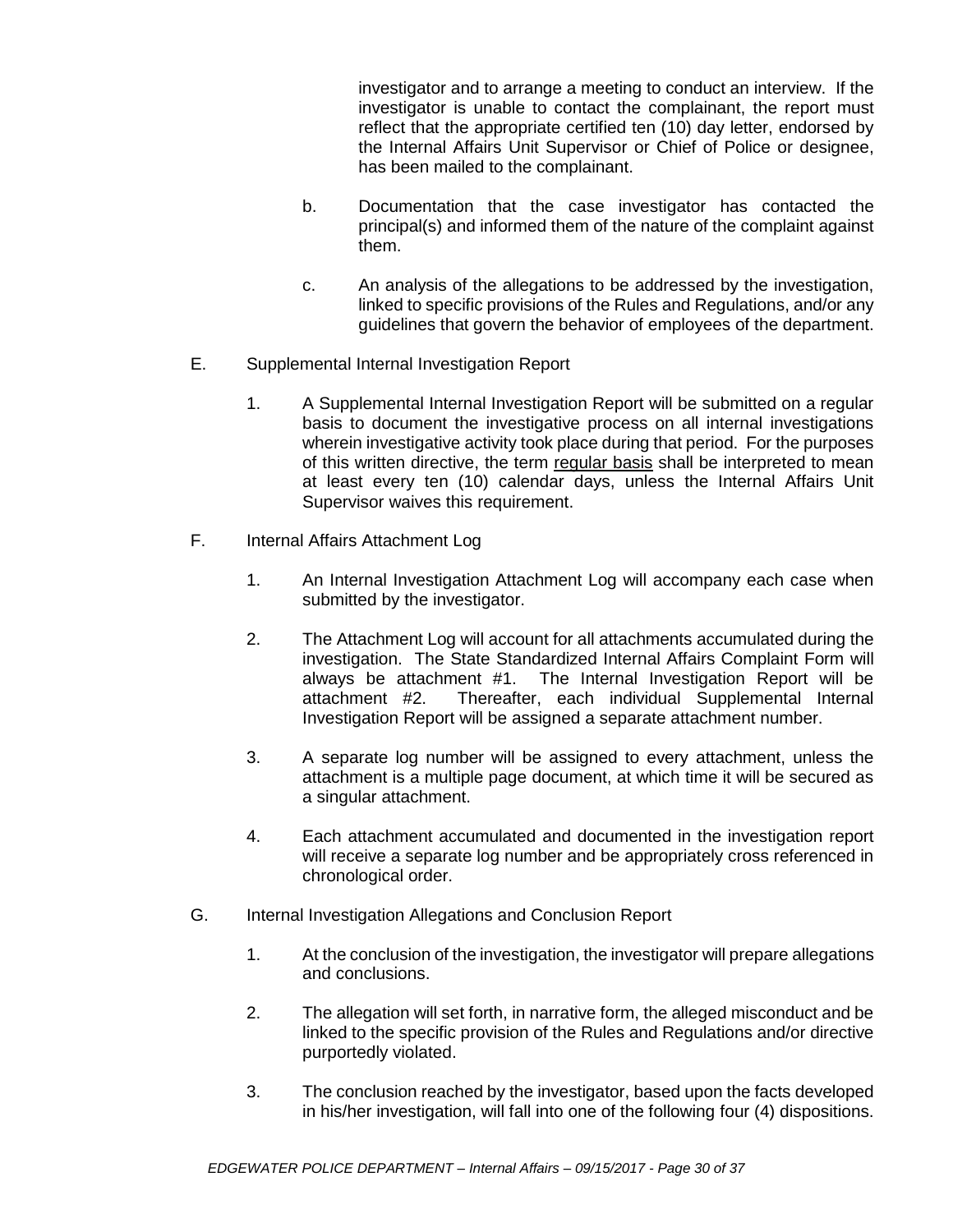- a) Sustained A preponderance of the evidence shows an officer violated any law; regulation; directive, guideline, policy, or procedure issued by the Attorney General or County Prosecutor; agency protocol; standard operating procedure; rule; or training.
- b) Unfounded A preponderance of the evidence shows that the alleged misconduct did not occur;
- c) Exonerated A preponderance of the evidence shows the alleged conduct did occur, but did not violate any law; regulation; directive, guideline, policy, or procedure issued by the Attorney General or County Prosecutor; agency protocol; standard operating procedure; rule; or training.
- d) Not Sustained The investigation failed to disclose sufficient evidence to clearly prove or disprove the allegation.
- 4. The conclusions should be written in paragraph form wherein each piece of evidence that is relied upon in order to reach the conclusion found is individually numbered.
- 5. These individual paragraphs should be in sufficient detail that standing alone they provide a concise synopsis of the investigation and its findings.
- 6. These individual paragraphs should be footnoted to the source attachment used in formulating the paragraph.
- 7. The final paragraph in the allegations and conclusions should encompass verbiage that reads, in effect; "that based upon the preponderance of evidence accumulated in the investigation it is concluded that:
	- a) There is insufficient evidence that  $\leq$ Officer/Employee $\geq$  did  $\leq$ alleged behavior>.
	- b) The allegation that <Officer/Employee> did <alleged behavior> is unfounded.
	- c) The allegation that <Officer/Employee> did <alleged behavior> is substantiated.
	- d) The investigation exonerates <Officer/Employee> of the allegation of <alleged behavior>.
- H. Internal Affairs Investigative Review Sheet
	- 1. Each time a supervisor reviews the internal investigation, he/she will complete the form as the reviewer. Occasions may arise when the reviewer will review the case more than once. For example, the Internal Affairs Unit Supervisor reviews the case and returns it to the investigator. Subsequently, the investigator resubmits the case to the Internal Affairs Unit Supervisor. The Internal Affairs Unit Supervisor will now complete the Internal Investigation Review Sheet as the second reviewer.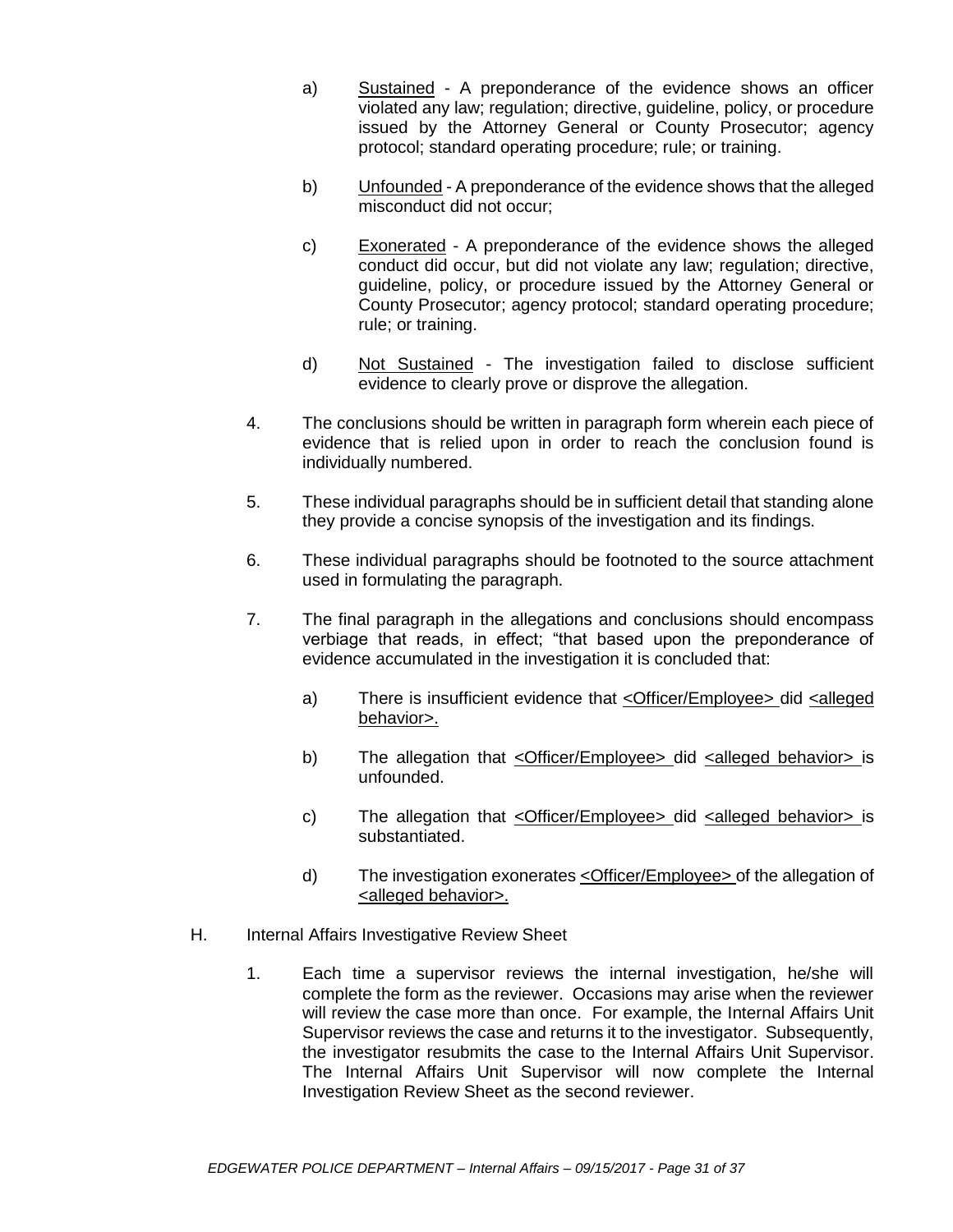- 2. Upon the conclusion of all internal investigations, the investigator will generate an Internal Investigation Review Sheet, which will accompany the submitted investigation.
- 3. The Internal Investigation Review Sheet will accompany the case as it progresses through the review process and be completed by each supervisor reviewing the case.
- 4. When the supervisory reviews of the case are ultimately concluded, the Internal Investigation Review Sheet will be maintained and secured in the case jacket. This report may be hand-written by the reviewer.
- I. New Principal/Allegation Identification Form
	- 1. During the interview, if the status of an employee shifts from a witness to a principal, the employee shall be advised accordingly. The investigator shall contact the Internal Affairs Unit Supervisor/ Chief of Police or designee to secure permission to proceed.
	- 2. If approval is granted to proceed, the investigator will complete a New Principal/Allegation Identification Form and forward same to the Internal Affairs Unit Supervisor, for the purposes of updating the case. A copy of the completed New Principal/Allegation Identification Form, incorporating all required endorsements, must be secured and submitted as an attachment to the investigation.
	- 3. This form will also be used to document perceived violations of written directives not relevant to the complaint or the alleged misconduct being investigated.
- J. Request for Extension of Investigation
	- 1. Exceptions to the thirty (30) calendar day requirement to complete all internal investigations may be granted only in the following cases:
		- a. The investigation is pending criminal prosecution.
		- b. The investigation is undergoing a prosecutorial review to determine if the matter will be prosecuted criminally.
	- 2. This form must be submitted to the Chief of Police or designee through the chain of command or for approval as soon as any of the foregoing criteria is met.
	- 3. The completed form, including all required endorsements, must be submitted as an attachment to the investigation.
	- 4. If investigators are unable to complete an internal affairs investigation within thirty (30) calendar day of receiving a complaint, they must notify the Chief of Police on or about the 30th day. In such situations, the Chief of Police should seek to identify the reasons for the extended investigation and whether the internal affairs function requires additional resources or oversight to complete the inquiry in a prompt manner.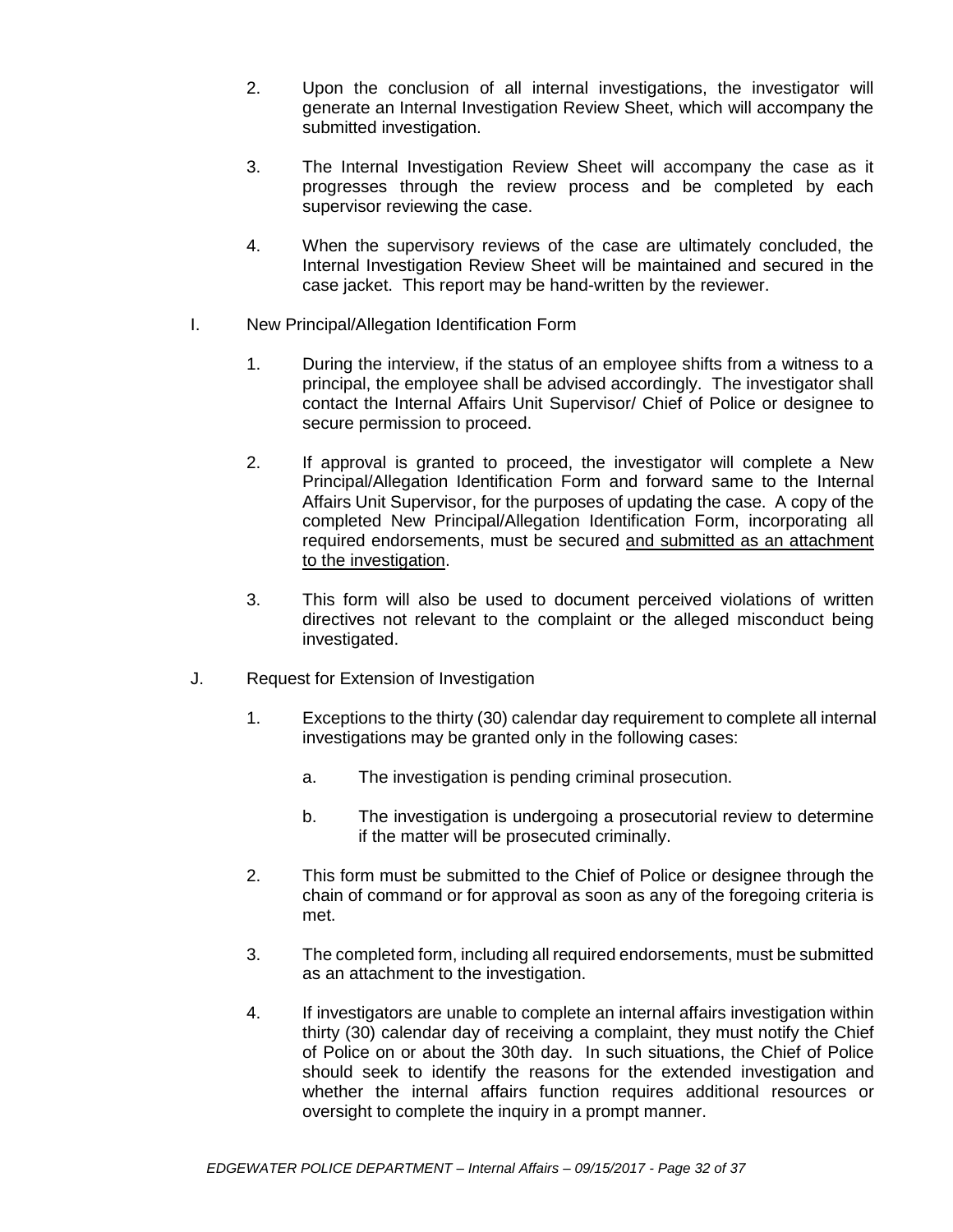- a. In addition, the Chief of Police should ensure compliance with the "45-day rule" established by N.J.S.A. 40A:14-147.
- 5. Investigators are required to provide further notice to the Chief of Police every additional 45 days that the internal affairs investigation remains open (*i.e.*, on or about the 90th, 135th, and 180th days from the receipt of the complaint), and the Chief of Police should exercise increasing scrutiny of the investigators' work the longer the case remains open.
- 6. In the rare cases where the department has not filed disciplinary charges (or decided not to do so) within 180 days of receipt of the complaint, the department must notify the Bergen County Prosecutor.
	- a. The Bergen County Prosecutor, or their designee, shall investigate the reasons for the extended investigation and shall also examine whether the department's internal affairs function faces any systemic issues that require additional resources or oversight.
	- b. The Bergen County Prosecutor may take any steps necessary to ensure prompt resolution of the pending matter, including supersession of the department's investigation.
- c. The Edgewater Police Department shall provide further notice to the Bergen County Prosecutor every additional 90 days that the investigation remains open (*i.e.*, on or about the 270th and 360th days from the receipt of the complaint).
- K. Performance Notice: is the form that must be completed by a supervisor to address the corrective action taken as a result of the performance deficiency.
	- 1. A Performance Notice shall be used when the performance deficiency warrants a corrective action of training or counseling.
	- 2. The supervisor issuing a Performance Notice (counseling, or training) shall complete the entry within Guardian Tracking.
	- 3. The employee shall be advised of the corrective action by the issuing supervisor and acknowledge receipt in Guardian Tracking. The Internal Affairs Unit Supervisor shall review the entry and the documentation shall be retained in the system.
	- 4. A printed copy shall be forwarded to the Internal Affairs Unit Supervisor for filing.
- L. Reprimand Notice (verbal/written reprimand): is the form that must be completed by a supervisor to address the disciplinary action initiated as a result of repeated performance deficiencies or administrative misconduct.
	- 1. A Reprimand Notice shall be used when the performance deficiency or misconduct warrants a disciplinary action of a verbal or written reprimand.
	- 2. The supervisor recommending the issuance of a Reprimand Notice (verbal or written) shall complete the entry within Guardian Tracking, which will be forwarded within the system to the Internal Affairs Unit Supervisor for review and approval.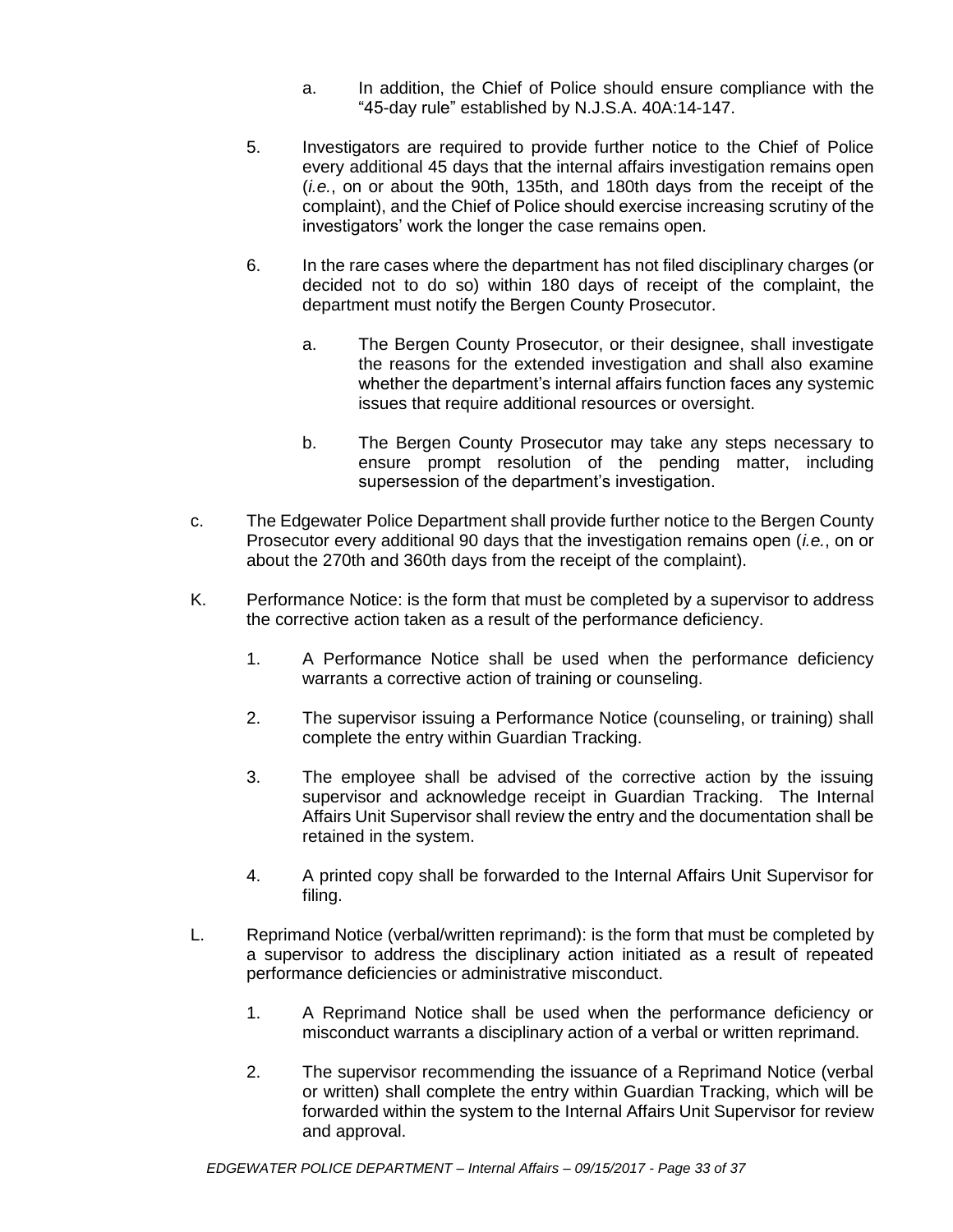- 3. Upon approval of the Reprimand Notice, the employee shall be advised of the corrective action by the issuing supervisor and acknowledge receipt in Guardian Tracking. The Internal Affairs Unit Supervisor shall ensure receipt.
- 4. A printed copy shall be forwarded to the Internal Affairs Unit Supervisor for filing.
- M. Formal Charge:
	- 1. If the complaint is sustained, and it is determined that formal charges should be preferred, the Chief of Police or designee shall prepare the appropriate Notice of Disciplinary Action Form.
		- a. A Notice of Minor Disciplinary Action Form (DPF-379) shall be used for requested discipline that could result in discipline exceeding a written reprimand, but less than a six day suspension.
		- b. A Preliminary Notice of Disciplinary Action Form (DPF-31A) shall be used for requested discipline that could result in discipline exceeding a 5 day suspension.
	- 2. The DPF-379/DPF-31B will be placed in the employee's personnel file after he or she has been given an opportunity to read and sign for each disciplinary action. The Chief of Police or designee will cause the penalty to be carried out.
- N. If the employee charged waives a hearing and enters a plea of guilty, the Chief of Police or designee shall permit the employee to present factors in mitigation prior to assessing a penalty.

## **VIII. HEARINGS**

- A. The hearing shall be held before the appropriate authority or the appropriate authority's designee. In accordance with N.J.S.A. 40A:14-148, except as otherwise provided by law, the officer, board or authority empowered to hear and determine the charge or charges made against an employee of the police department, shall have the power to subpoena witnesses and documentary evidence. The Superior Court shall have jurisdiction to enforce any such subpoena.
- B. All disciplinary hearings shall be closed to the public. However, the employee may request an open hearing. The appropriate authority or the appropriate authority's designee shall conduct a closed hearing unless a legitimate reason exists to grant the employee's request for an open hearing. The hearing date will be set on the **Notice of Disciplinary Action form.**
- C. The appropriate authority or the appropriate authority's designee will fix punishments that are deemed appropriate under the circumstances in accordance with the Rules and Regulations.
- D. The appropriate authority or the appropriate authority's designee is empowered to enter a finding of sustained or not sustained, or to modify the charges as deemed necessary. The decision of the appropriate authority or the appropriate authority's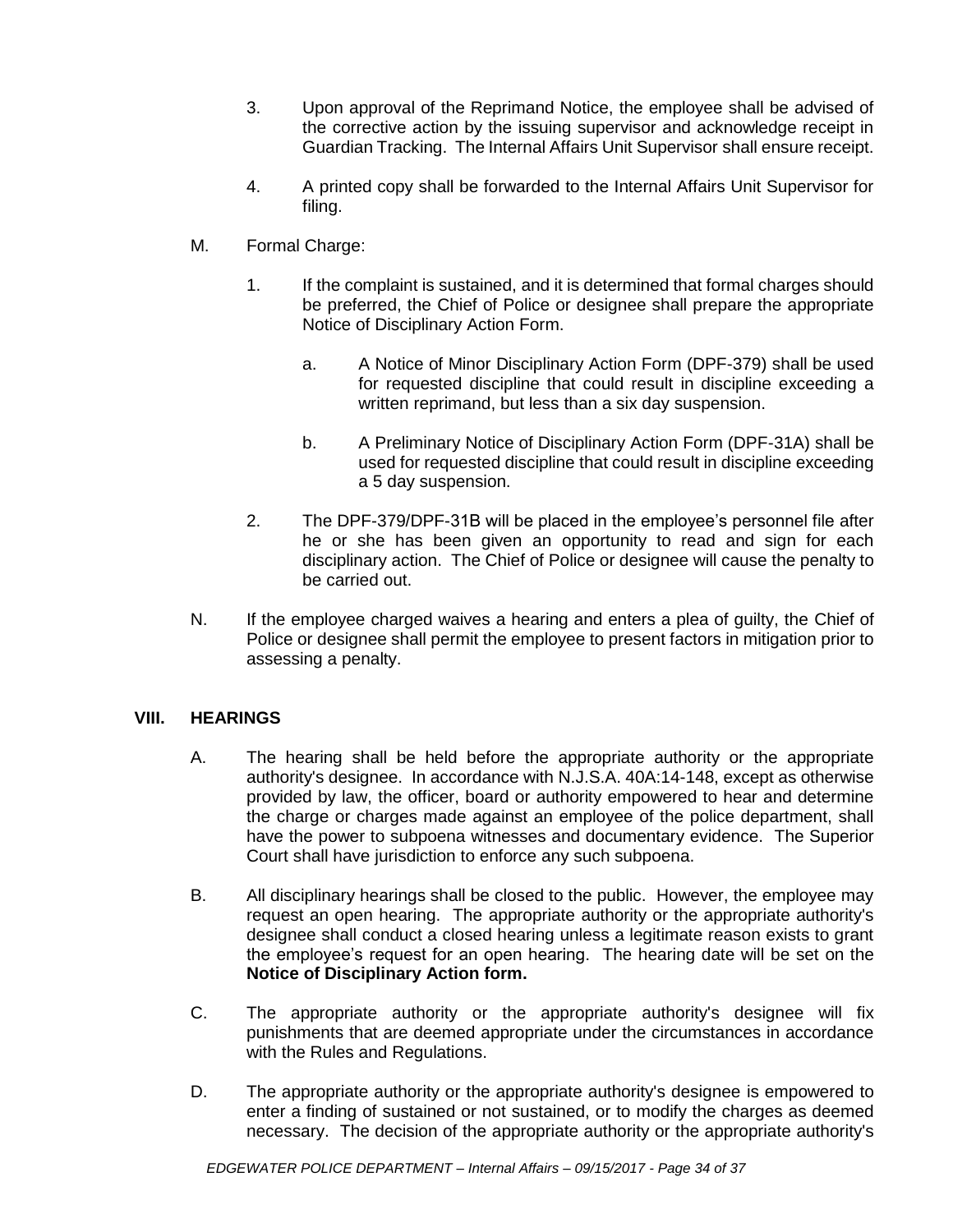designee should be in writing and should be accompanied by findings of fact for each issue in the case.

E. A copy of the decision or order and accompanying findings and conclusions shall be delivered to the employee who was the subject of the hearing.

## **IX. CONFIDENTIALITY**

- A. The progress of Internal Affairs investigations and all supporting materials are considered confidential information. Upon completing a case, the Internal Affairs Unit will enter the disposition in the Internal Affairs record keeping system.
- B. The Edgewater Police Department shall protect and maintain the confidentiality of all internal affairs records against the agency or employees. These records shall be in a designated secure area accessible only to the Chief of Police or designee, Internal Affairs Unit Supervisor and others as authorized by the Chief of Police or designee.
- C. The information and records of an internal investigation shall only be released under the following limited circumstances:
	- 1. In the event that administrative charges have been brought against an employee, and a hearing will be held, a copy of those internal investigation reports to be used as evidence in the administrative hearing shall be provided to the employee.
	- 2. If the principal, agency or municipality has been named as a defendant in a lawsuit arising out of the specific incident covered by an internal investigation, a copy of the internal investigation reports may be released to the attorney representing the principal, agency or jurisdiction.
	- 3. Upon request or at the direction of the Bergen County Prosecutor or New Jersey Attorney General.
	- 4. Upon a court order.
- D. The Chief of Police or designee may authorize access to a particular file or record for good cause. The request and the authorization should be in writing, and the written authorization should specify who is being granted access, to which records access is being granted, and for what time period access is permitted. The authorization should also specify any conditions, such as one in which the files may be reviewed only at the Internal Affairs Unit's office and may not be removed.
- E. Agencies may receive subpoenas directing the production of internal affairs investigative records. Before responding to the subpoena, the Chief of Police or designee should consult with the Department's legal counsel or County Prosecutor's Office to determine whether the subpoena is valid.
- F. If the release of internal affairs documents is appropriate, the agency should inventory the reports they are releasing and obtain a signed receipt.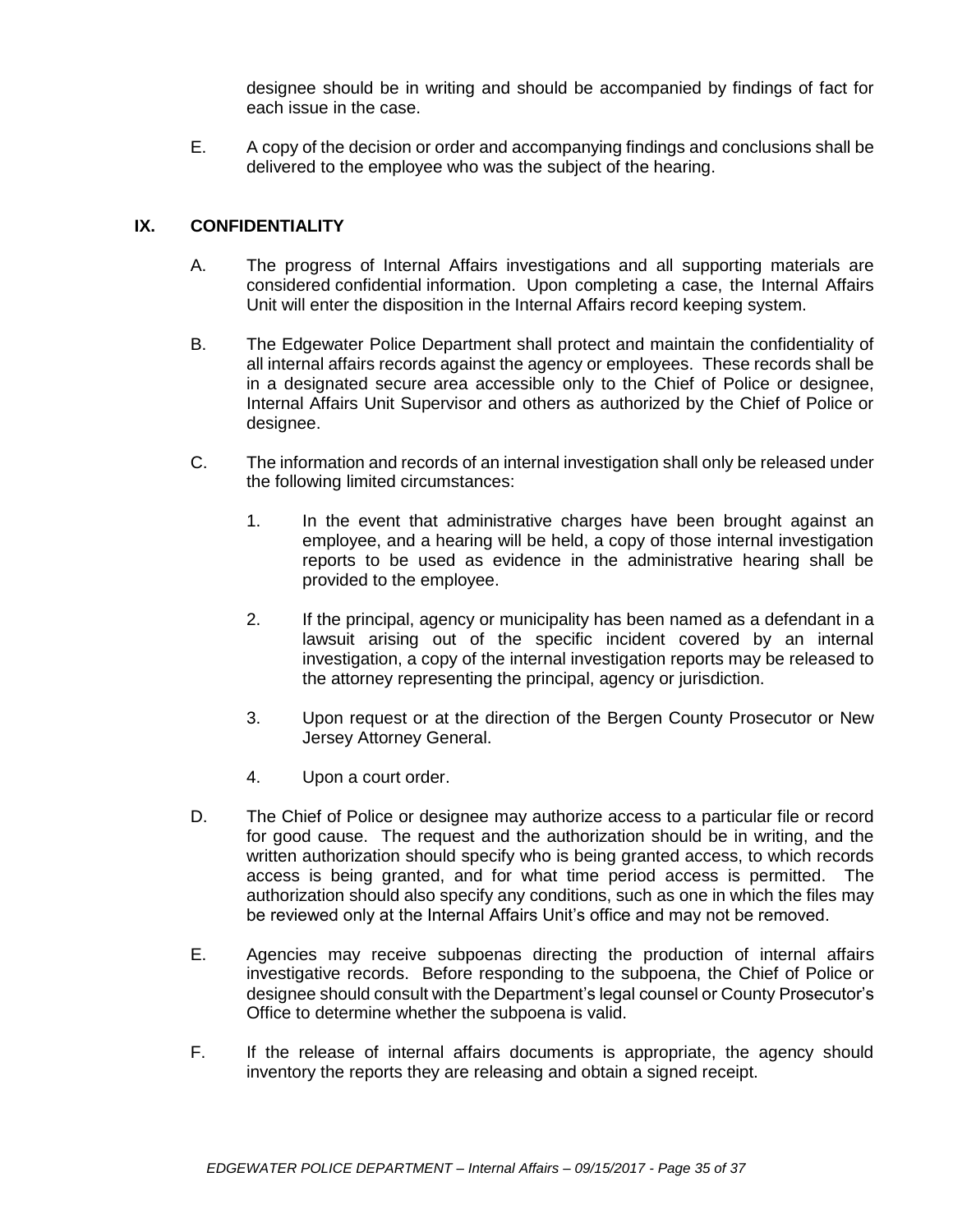- G. Subpoenas for Employee's Personnel/Internal Affairs Files
	- 1. In matters that involve criminal and/or civil actions resulting from an internal affairs case, the department shall **NOT** release any information in response to the subpoena without first contacting the Assistant Prosecutor to whom the matter has been assigned by telephone and in writing. All such contact shall be noted in the internal affairs report.

## **X. INTERNAL AFFAIRS FILES**

- A. A separate Internal Affairs file system shall be maintained in a secured file cabinet. Personnel records are separate and distinct from Internal Affairs records. Internal Affairs investigation reports shall not be placed in an employee's personnel records file.
	- 1. When a complaint has a disposition of exonerated, not sustained, or unfounded, there shall be no indication in the employee's personnel file that a complaint was ever made.
	- 2. When a complaint has been sustained, only the disciplinary action imposed shall be filed in an employee's personnel file.
- B. The file system shall contain all investigative files resulting from Internal Affairs complaints and the original copy of the following reports:
	- 1. Vehicular Pursuit Reports;
	- 2. Use of Force Reports;
	- 3. Firearm's Discharge Reports.
- C. Selection and Hiring
	- 1. In addition to the requirements of the selection process, background investigations must include a review of the prior internal affairs files of any law enforcement candidate.
	- 2. The Edgewater Police Department shall disclose the entire internal affairs file of a law enforcement candidate to prospective law enforcement employers. Candidates with out-of-state law enforcement experience must sign waivers of confidentiality regarding their internal affairs files so that they may be reviewed by the Edgewater Police Department, where legally permissible.
	- 3. This disclosure requirement does not apply when the department responsible for sharing internal affairs file is unable to do so because the information is clearly subject to a non-disparagement or non-disclosure agreement. Such agreements must be followed even though they inhibit the ability of law enforcement agencies to fully evaluate candidates applying for positions of public trust, and therefore have the potential to compromise public safety. Given the public safety risks that such agreements pose,